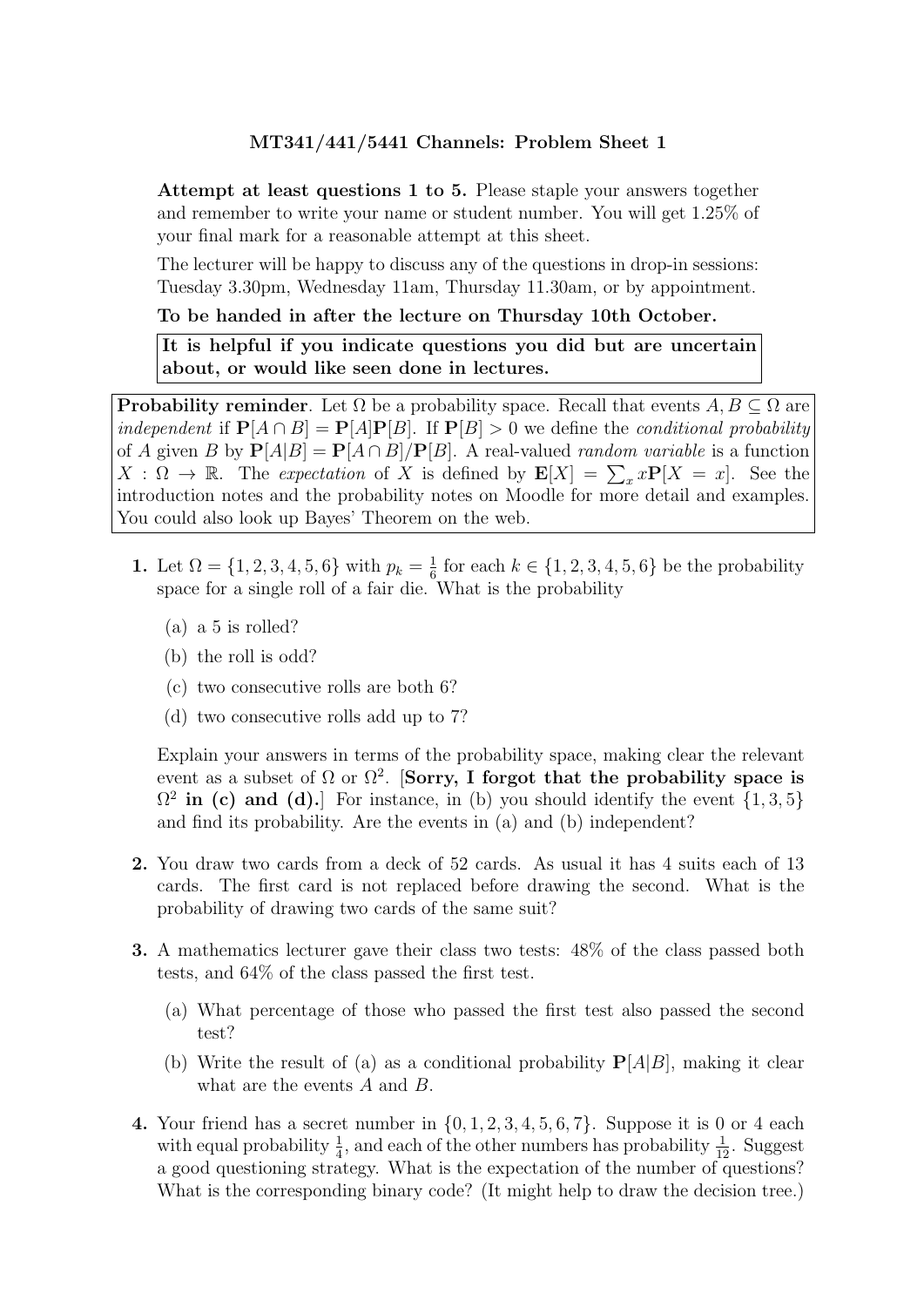- 5. Alice must communicate to Bob a 'Yes'/'No' message using the Binary Symmetric Channel with cross-over probability  $p$ . Alice's message is 'No' with probability  $\frac{1}{100}$ . She sends 000 for 'No' and 111 for 'Yes'. Bob decodes by assuming that the majority symbol in the received word is correct. Explain why **P**[Bob receives 010 | Alice's message is 'No'] =  $p(1-p)^2$  and find, in terms of p,
	- (a) P[Bob decodes as 'No' | Alice's message is 'No']
	- (b) P[Bob receives 011 | Alice's message is 'Yes']
	- (c) P[Bob decodes as 'No' | Alice's message is 'Yes']
	- (d) Hence find

$$
\frac{\textbf{P}[\text{Alice's message is 'No'} \mid \text{Bob decodes as 'No'}]}{\textbf{P}[\text{Alice's message is 'Yes'} \mid \text{Bob decodes as 'No'}]}
$$

in terms of p. [Hint: using the definition of conditional probability one can express  $P[A|B]$  in terms of  $P[B|A]$ ,  $P[A]$  and  $P[B]$ , for any events A and B with non-zero probability. You might have seen this as Bayes' Theorem.

- (e) What is the ratio in (d) when  $p = 1/10$ ? What do you conclude?
- (f) Roughly how small does  $p$  need to be to make the probability that Bob always get Alice's intended message 99%?
- 6. (a) Let X be a discrete random variable taking non-negative values. Let  $a > 0$ . Show that  $\mathbf{E}[X] \ge a \mathbf{P}[X \ge a]$  and deduce that  $\mathbf{P}[X \ge a] \le \mathbf{E}[X]/a$ . (This is Markov's Inequality.)
	- (b) Let  $X$  be a discrete random variable. By applying (a) to a suitable random variable, show that if  $a > 0$  then

$$
\mathbf{P}\big[|X - \mathbf{E}X| \ge a\big] \le \frac{\mathbf{Var}[X]}{a^2}.
$$

(This is Chebyshev's Inequality.)

- (c) Suppose that  $F \sim \text{Bin}(2m + 1, \frac{1}{10})$ . Use Chebyshev's Inequality to bound  $P[F > m]$ . Deduce that the probability of a decoding error in the BSC with cross-over probability  $\frac{1}{10}$  can be made arbitrarily small by using a sufficiently long repetition code.
- 7. People may have disease  $D$ . In its early stages,  $D$  has no symptoms. A certain test satisfies P[test positive|have  $D = 1 - p$  and P[test positive|do not have  $D = p$ . In words: the test works with probability  $1 - p$ .

Suppose that one in a thousand people have D.

- (a) You have just taken the test. Which probability is more important to you:  $P[test positive]$ have D] or  $P[have D]$ test positive]?
- (b) Calculate  $P$ [have *D*] test positive].
- (c) Comment on your answer to (b) in the cases  $p = 0.002$  and  $p = 0.0001$ . When would you recommend the test be widely used?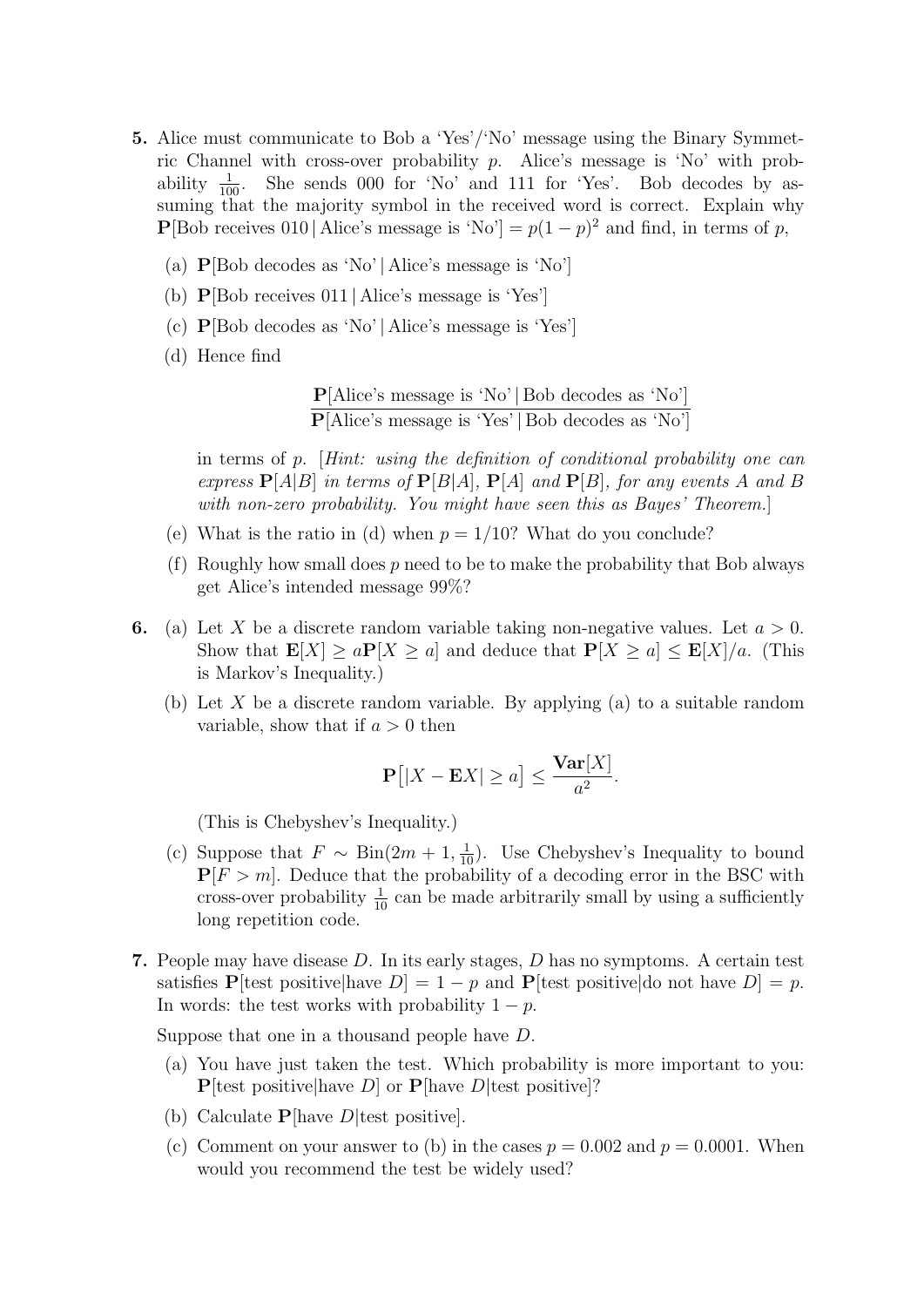Attempt at least questions 1 to 5. Question 8 is nothing to do with coding theory, and is for interest only. Please staple your answers together and remember to write your name or student number. You will get 1.25% of your final mark for a reasonable attempt at this sheet.

The lecturer will be happy to discuss any of the questions in drop-in sessions: Tuesday 3.30pm, Wednesday 11am, Thursday 11.30am, or by appointment.

### To be handed in after the lecture on Thursday 17th October.

It is helpful if you indicate questions you did but are uncertain about, or would like seen done in lectures.

The entropy  $H(p)$  of a probability measure p on  $\{1,\ldots,s\}$  is defined in Definition 3.6 to be  $-\sum_{i=1}^s p_i \log_2 p_i$ . You might prefer the formula  $\sum_{i=1}^s p_i \log_2 \frac{1}{p_i}$ pi in some cases.

- 1. Please answer this question without using a calculator or computational assistance. Simplify your answers as much as possible.
	- (a) Find  $\log_2 2^m$  for a general  $m \in \mathbb{N}$ .
	- (b) Find  $\log_2 192 \log_2 6$ .
	- (c) Find  $\log_{10} 64 / \log_{10} 2$ .
	- (d) Find  $\log_2 \sqrt{6} + \frac{1}{2} \log_2 12 \frac{1}{2}$  $\frac{1}{2} \log_2 72$ .
	- (e) Find  $H(\frac{1}{2})$  $\frac{1}{2}, \frac{1}{2}$  $(\frac{1}{2})$ .
	- (f) Find  $H(\frac{1}{4})$  $\frac{1}{4}, \frac{1}{4}$  $\frac{1}{4}, \frac{1}{8}$  $\frac{1}{8}, \frac{1}{8}$  $\frac{1}{8}, \frac{1}{16}, \frac{1}{16}, \frac{1}{16}, \frac{1}{32}, \frac{1}{32}$ ).
- 2. By working through the proof of the 'if' direction of Proposition 2.9, construct a prefix-free binary code C with codewords of lengths  $2, 2, 3, 3, 4, 4, 4, 5, 5$ . To show you understand the proof, make clear the number of forbidden prefixes at each step and draw the oriented rooted binary tree corresponding to C.
- **3.** Let  $(p_1, \ldots, p_s)$  be a probability measure on  $\{1, \ldots, s\}$  and let  $\ell_i = \lceil \log_2 \frac{1}{p} \rceil$  $\frac{1}{p_i}$  for each i, as in Proposition 3.8. A prefix-free binary code with codewords of lengths  $\ell_1, \ldots, \ell_s$  is said to be a *Shannon code*.
	- (a) Write down (no detail required) Shannon codes for the probability measures:
		- $(i)$   $\left(\frac{1}{2}\right)$  $\frac{1}{2}, \frac{1}{4}$  $\frac{1}{4}, \frac{1}{8}$  $\frac{1}{8}, \frac{1}{8}$  $(\frac{1}{8})$ ;
		- $\left( \text{ii} \right)$   $\left( \frac{1}{5} \right)$  $\frac{1}{5}, \frac{1}{5}$  $\frac{1}{5}, \frac{1}{5}$  $\frac{1}{5}, \frac{1}{5}$  $\frac{1}{5}, \frac{1}{5}$  $(\frac{1}{5});$
		- (iii)  $\left(\frac{1}{2^m},\ldots,\frac{1}{2^m}\right)$  for a general  $m \in \mathbb{N}$ ;
		- $(iv)$   $\left(\frac{1}{3}\right)$  $\frac{1}{3}, \frac{1}{3}$  $\frac{1}{3}, \frac{1}{9}$  $\frac{1}{9}, \frac{1}{9}$  $\frac{1}{9}, \frac{1}{9}$  $\frac{1}{9}$ .
	- (b) For each probability measure  $p$  in (a), compute the expected codeword length  $\sum_{i=1}^{s} p_i \ell_i$  and the entropy  $H(p)$ , and verify that Proposition 3.8(ii) holds. Do the same for the code  $C$  in Question 2 when codewords are sent according to the probability measure in Question 1(f).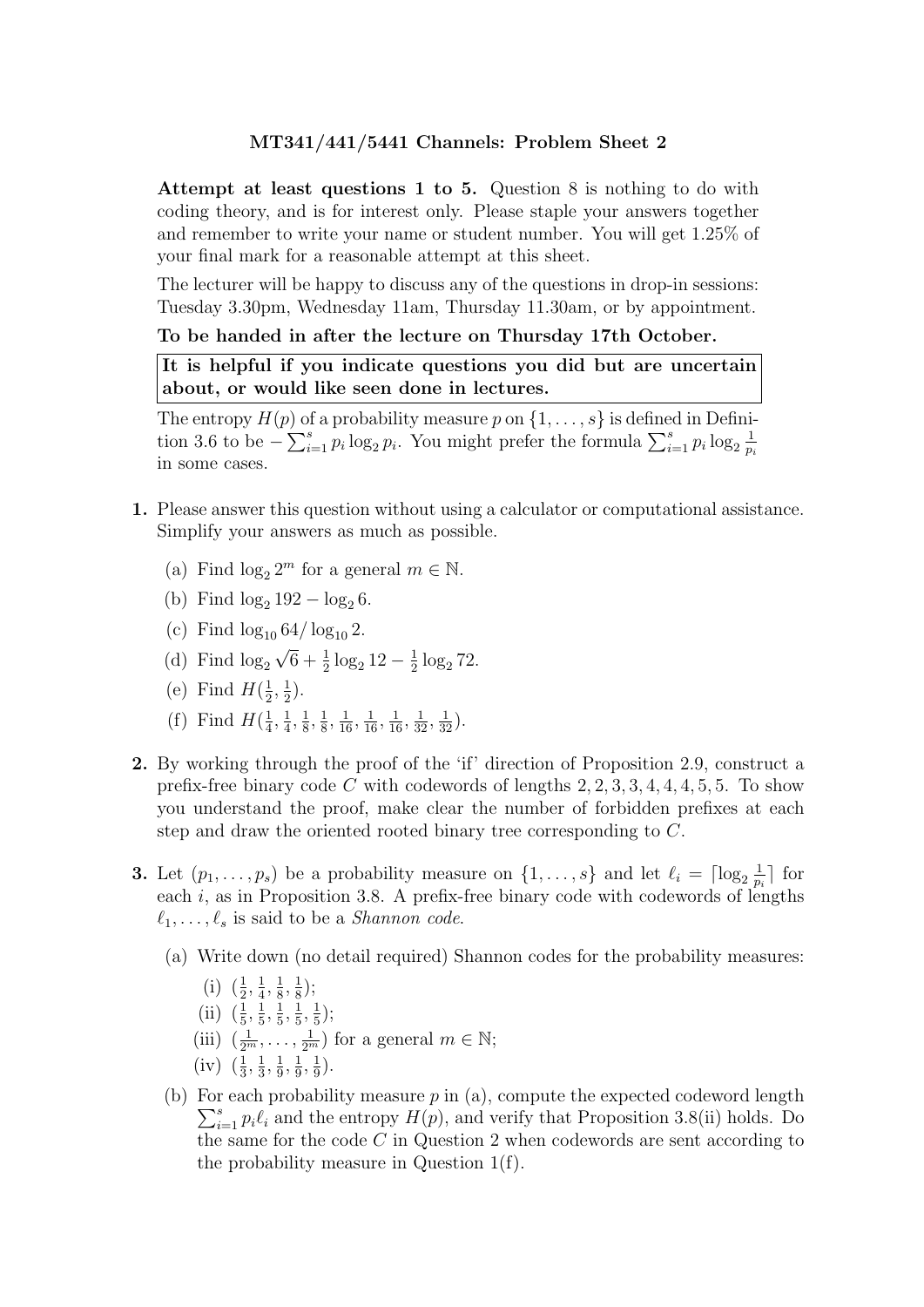**Binary form for fractions.** Any real number p such that  $0 \leq p < 1$  can be written in the form  $p=\frac{1}{2}$  $rac{1}{2}b_1 + \frac{1}{2^2}$  $\frac{1}{2^2}b_2+\cdots+\frac{1}{2^l}$  $\frac{1}{2^{\ell}}b_{\ell} + \cdots$ , where  $b_1, b_2, \ldots, b_{\ell}, \ldots \in \{0, 1\}$ . We say that  $0.b_1b_2 \ldots b_\ell \ldots$  is a *binary form* of p and that  $b_\ell$  is bit  $\ell$  of p. For example  $\frac{1}{2} = 0.1$ ,  $\frac{13}{16} = 0.1101$  and  $\frac{1}{3} = 0.010101...$  recurs. The form is unique if we agree to write  $0.\overline{1}$  rather than  $0.\overline{0111} \dots$  for  $\frac{1}{2}$ , and so on. The MATHEMATICA notebook ShannonHuffman.nb on Moodle has a function FractionalBinaryForm that you are welcome to use.

4. This question uses binary forms to construct Shannon codes. Let  $(p_1, \ldots, p_s)$  be a probability measure on  $\{1, \ldots, s\}$  with  $p_1 \geq \ldots \geq p_s > 0$ . Let  $\ell_i = \lceil \log_2 \frac{1}{p} \rceil$  $\frac{1}{p_i}$ .

For each  $j \in \{1, \ldots, s\}$ , let  $r_j = \sum_{i=1}^{j-1} p_i$  and let  $u(j)$  be the first  $\ell(j)$  bits in the (unique) binary form of  $r_j$ . By convention the empty sum is 0, so  $r_1 = 0$  and  $u(1)$ is the all-zeros codeword of length  $\ell_1$ .

For example, if  $(p_1, p_2, p_3, p_4) = (\frac{1}{3}, \frac{1}{3})$  $\frac{1}{3}, \frac{1}{4}$  $\frac{1}{4}, \frac{1}{12}$ ) then  $(\ell_1, \ell_2, \ell_3, \ell_4) = (2, 2, 2, 4)$  and

 $r_1 = 0.00000000 \ldots, r_2 = 0.01010101 \ldots, r_3 = 0.10101010 \ldots, r_4 = 0.11101010 \ldots$ 

Hence  $u(1) = 00, u(2) = 01, u(3) = 10, u(4) = 1110.$ 

- (a) Perform this construction for the probability measures in Questions 3(i) and (iv). Do you get prefix-free codes?
- (b) Show that if  $0 \leq y x < 1/2^k$  then the binary forms of x and y agree in their first  $k$  positions.
- (c) Working in general, show from the definition of  $\ell_i$  that  $p_i \geq 2^{-\ell_i}$ . Hence show that if  $j > i$  then the binary forms of  $r_i$  and  $r_j$  differ in bit  $\ell_i$  or earlier. [Hint: to see what's going on, try doing the special case  $j = i + 1$  first.
- (d) Deduce that  $\{u(1), \ldots, u(s)\}\$ is a prefix-free code, and so is a Shannon code.
- 5. Use Gibbs' Inequality to show that if  $(p_1, \ldots, p_s)$  is a probability measure on  $\{1, \ldots, s\}$  then  $H(p_1, \ldots, p_s) \le \log_2 s$ . When is equality attained?
- 6. Show that the expected codeword length of a Shannon code may be arbitrarily close to the upper bound  $1 + H(p)$  in Proposition 3.8(ii).
- 7. Suppose that  $q_1 + q_2 + q_3 = 1$ . Use Gibbs' Inequality to show that the maximum possible value of  $q_1 q_2^2 q_3^3$  is  $1/432$ .
- 8. The Schröder–Bernstein Theorem states that if  $X$  and  $Y$  are sets and there are injective functions  $X \to Y$  and  $Y \to X$  then there is a bijection  $X \to Y$ .

Show that there are bijections between any two of  $\{x \in \mathbb{R} : 0 \le x \le 1\}$ , R,  $\{(b_1, b_2, b_3, \ldots) : b_i \in \{0, 1\} \text{ for each } i\}$  and the set of all subsets of N. [Hint: the binary form seen in Question 4 is useful.]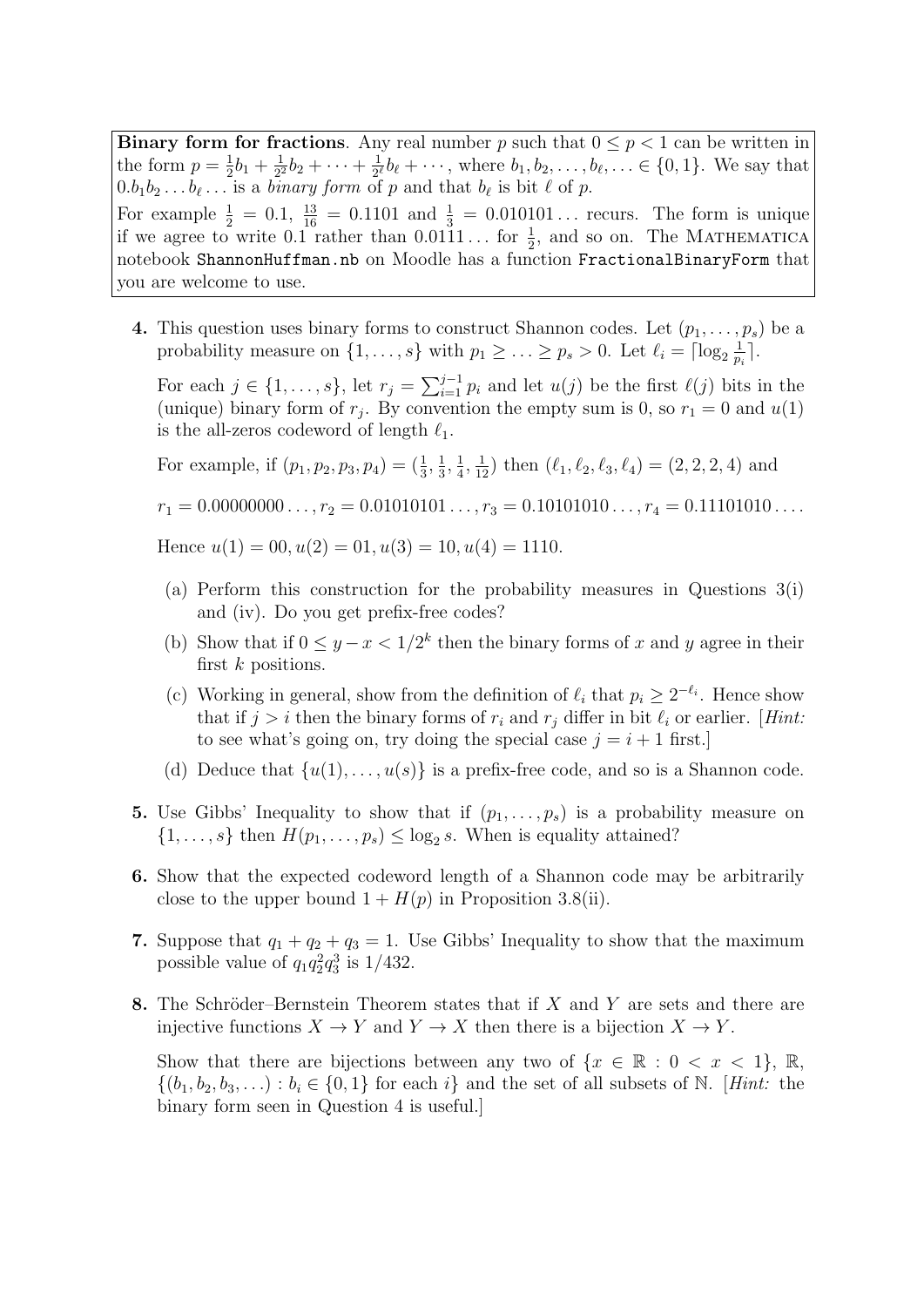Attempt at least questions 1 to 5. Please staple your answers together and remember to write your name or student number. You will get 1.25% of your final mark for a reasonable attempt at this sheet.

The lecturer will be happy to discuss any of the questions in drop-in sessions: Tuesday 3.30pm, Wednesday 11am, Thursday 11.30am, or by appointment.

To be handed in after the lecture on Thursday 31st October. Note you have a fortnight to do this sheet.

It is helpful if you indicate questions you did but are uncertain about, or would like seen done in lectures.

1. (a) Consider the three encoders for the alphabet a, b, c, d, e:

(i) 
$$
\mathbf{a} \mapsto 0, \mathbf{b} \mapsto 10, \mathbf{c} \mapsto 110, \mathbf{d} \mapsto 1110, \mathbf{e} \mapsto 1111;
$$

- (ii)  $a \mapsto 1$ ,  $b \mapsto 00$ ,  $c \mapsto 010$ ,  $d \mapsto 0110$ ,  $e \mapsto 1110$ ;
- (iii)  $a \mapsto 000$ ,  $b \mapsto 111$ ,  $c \mapsto 001$ ,  $d \mapsto 0001$ ,  $e \mapsto 1001$ .

For each decide if the corresponding binary code is (1) prefix-free and (2) uniquely decipherable (see after Definition 2.4). Justify your answers.

- (b) Give an example of a uniquely decipherable binary code  $C$  such that  $C$  is not prefix-free and neither is the binary code obtained from C by reversing all its codewords.
- **2.** Let X and Y be two independent rolls of a fair die. Compute  $H(X)$  and  $H(X, Y)$ . Show that if  $Z = X + Y$  then  $H(Z) < H(X, Y)$ . What is  $H(X, Z)$ ?
- **3.** A memoryless source  $U_1, U_2, \ldots$  produces symbols from the alphabet  $\{a, b, c, d, e\}$ so that  $P[U_t = a] = P[U_t = b] = P[U_t = c] = P[U_t = d] = P[U_t = e] = \frac{1}{5}$  for all t.
	- (a) Find a prefix-free binary code C with five codewords  $u(\mathsf{a})$ ,  $u(\mathsf{b})$ ,  $u(\mathsf{c})$ ,  $u(\mathsf{d})$ ,  $u(e)$  so that the expected length

$$
\tfrac{1}{5}\big(\ell\big(u(\mathtt{a})\big)+\ell\big(u(\mathtt{b})\big)+\ell\big(u(\mathtt{c})\big)+\ell\big(u(\mathtt{d})\big)+\ell\big(u(\mathtt{e})\big)\big).
$$

is a small as possible. [Corrected typo: a was twice, and e missing.]

- (b) Since C is prefix-free, it can be used to unambiguously encode pairs of symbols. For instance the concatenation  $u(\texttt{a})u(\texttt{b})$  encodes ab. What is the expected length when C is used in this way? Compare it with  $H(U_1, U_2)$ .
- (c) Let  $m^{(r)}$  be the expected length when concatenations of codewords from C are used to encode r-tuples in  $\{a, b, c, d, e\}^r$ . You found  $m^{(1)}$  and  $m^{(2)}$  in (a) and (b). Show that  $m^{(r)}/r - H(U_1)$  is constant.
- (d) Let  $\ell^{(r)}$  be the expected length of the Shannon code on 5<sup>r</sup> symbols when each symbol has equal probability  $1/5^r$ . Find a formula  $\ell^{(r)}/r - H(U_1)$  and show that it tends to 0 as  $r \to \infty$ .
- (e) Compare (d) and (e): for what r do we have  $m^{(r)} \ge \ell^{(r)}$ ?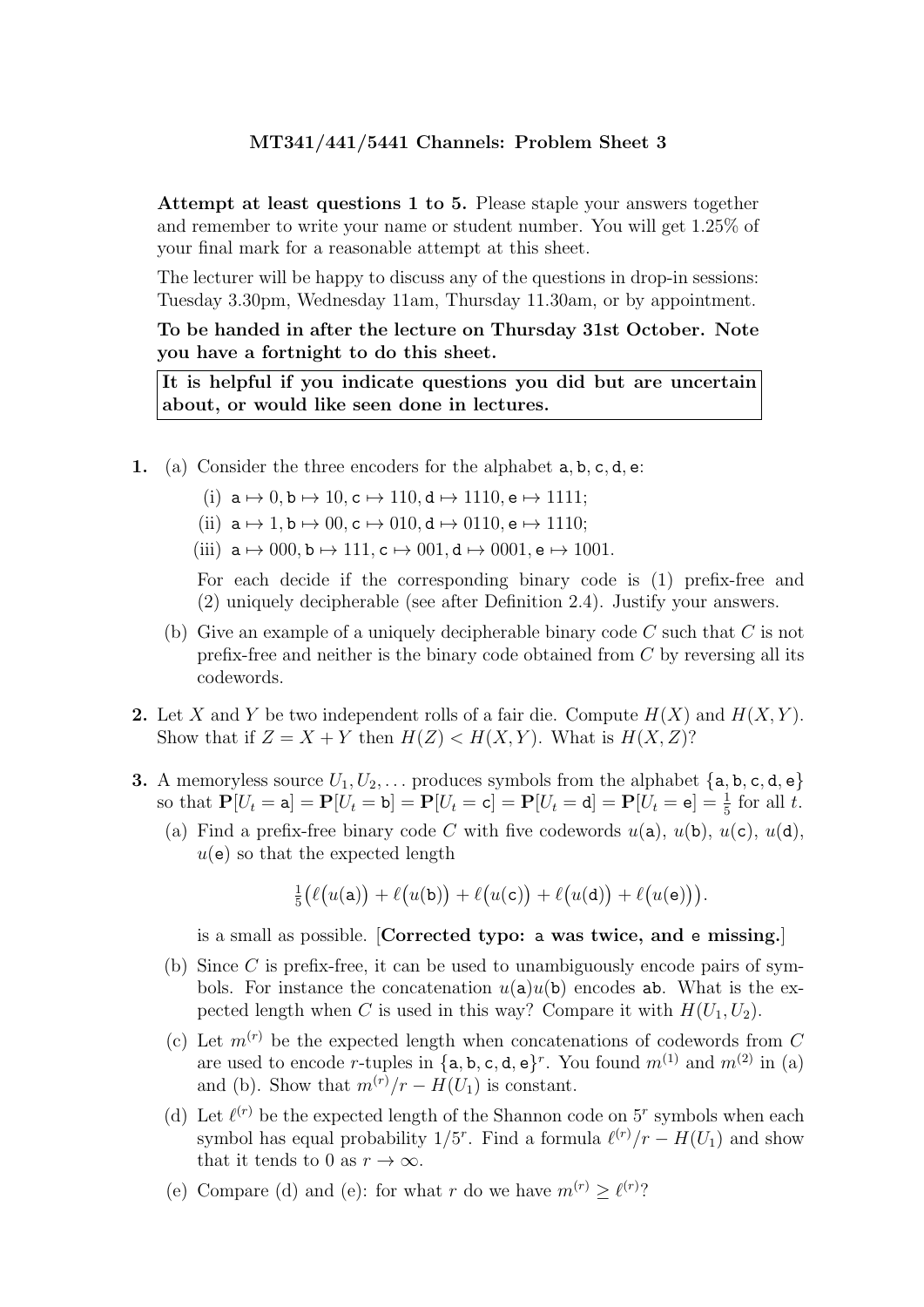4. Let X and Y be random variables taking values in sets  $\mathcal X$  and  $\mathcal Y$ . By definition [Correction: minus sign was omitted],

$$
H(X,Y) = -\sum_{x \in \mathcal{X}} \sum_{y \in \mathcal{Y}} \mathbf{P}[X=x, Y=y] \log_2 \mathbf{P}[X=x, Y=y].
$$

Show that if X and Y are independent then  $H(X, Y) = H(X) + H(Y)$ . Please take care to use  $\sum$ -notation correctly.

5. A source produces symbols from the alphabet  $\{1, 2, 3, 4, 5, 6, 7\}$  with the probability distribution  $p_1$ ,  $p_2$ ,  $p_3$ ,  $p_4$ ,  $p_5$ ,  $p_6$ ,  $p_7$  shown below.

| $\sim 1$       | $\mathbf{2}$   | - 3-           | $\overline{4}$              | $5^{\circ}$ | ნ. |               |
|----------------|----------------|----------------|-----------------------------|-------------|----|---------------|
| $\frac{1}{12}$ | $\frac{1}{12}$ | $\frac{1}{12}$ | $\frac{1}{8}$ $\frac{1}{8}$ |             |    | $\frac{1}{3}$ |

- (a) Find a Huffman code for p with a codeword of length 4.
- (b) Find a Huffman code for p all of whose codewords have length at most 3.
- (c) Compute the expected length of a codeword in each case. What do you notice? Check that the expected length is at least  $H(p)$ , as required by Theorem 3.10.
- (d) Are the Huffman codes strictly better than the Shannon code for this probability distribution?
- **6.** Use Gibbs' Inequality to show that if p is a probability measure on  $\{1, \ldots, s\}$  then  $H(p) \leq \log_2 s$ . When does equality hold?
- 7. Define two operations on oriented rooted binary trees:
	- (Prune) Pick the vertex adjacent to a leaf and delete its adjacent leaves.
	- (Grow) Pick a leaf and add two children (new leaves) to it.

A mutation is a prune operation followed by a grow operation. Say that a prefixfree binary code C saturates Kraft's Inequality if  $\sum_{u \in C} 2^{-\ell(u)} = 1$ .

- (a) Starting with the oriented rooted binary tree having  $2<sup>r</sup>$  leaves each distance r from the root, show that applying a sequence of mutations give the tree of a prefix-free binary code saturating Kraft's Inequality.
- (b) Can every prefix-free binary code with  $2<sup>r</sup>$  codewords that saturates Kraft's Inequality be obtained in this way?
- 8. Let C be a binary code with s codewords. By comparing every pair of codewords, one can decide if C is prefix-free in  $\binom{s}{2}$  $\binom{s}{2} \approx \frac{1}{2}$  $\frac{1}{2}s^2$  comparisons. Is there a significantly faster algorithm?
- 9. Write a computer program in the language of your choice to find a Huffman code for a given probability distribution and test it on Question 5.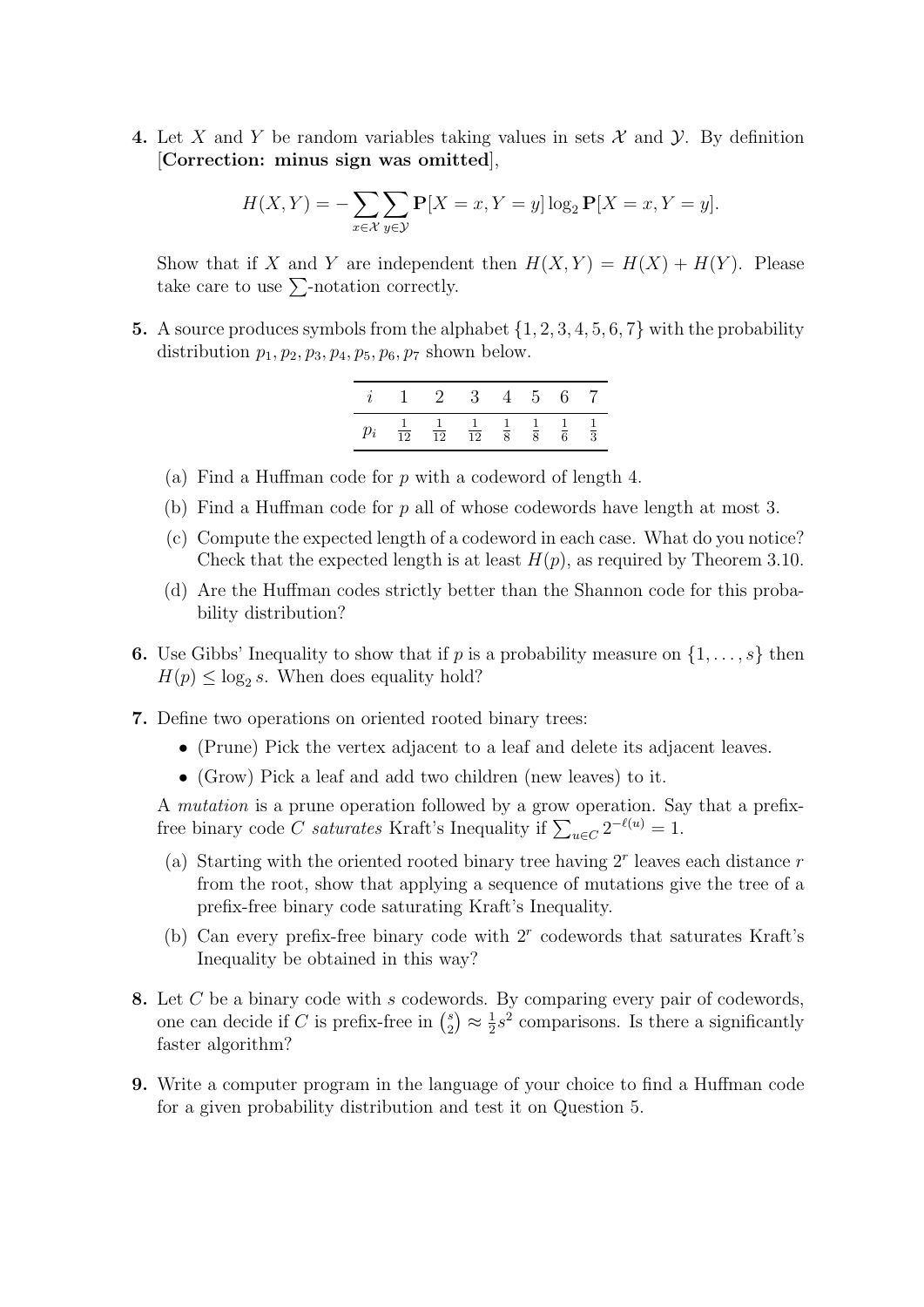Attempt at least questions 1 to 4. If you are not doing MT361/461/5461 Cipher Systems, please also do Question 5. Please staple your answers together and remember to write your name or student number. You will get 1.25% of your final mark for a reasonable attempt at this sheet.

The lecturer will be happy to discuss any of the questions in drop-in sessions: Tuesday 3.30pm, Wednesday 11am, Thursday 11.30am, or by appointment.

#### To be handed in after the lecture on Thursday 7th December.

It is helpful if you indicate questions you did but are uncertain about, or would like seen done in lectures.

- 1. Suppose that an optimal (in the sense of Definition 5.6) code for the probability measure  $p_1 \leq p_2 \leq \ldots \leq p_s$  has codewords  $v(1), v(2), \ldots, v(s)$  of lengths  $\ell_1, \ell_2, \ldots, \ell_s$ . Prove Lemma 5.7(a) that  $\ell_1 \geq \ell_2 \geq \ldots \geq \ell_s$ .
- **2.** Alice must guess Bob's secret number X by asking yes/no questions. She knows that X is distributed on  $\{0, 1, \ldots, 2^r\}$  according to the probability measure  $\left(\frac{1}{2}\right)$  $\frac{1}{2}, \frac{1}{2^{r+1}}$  $\frac{1}{2^{r+1}}, \ldots, \frac{1}{2^{r+1}}$  $\frac{1}{2^{r+1}}$ ). Thus  $\mathbf{P}[X=0] = \frac{1}{2}$  and  $\mathbf{P}[X=x] = \frac{1}{2^{r+1}}$  if  $x \in \{1, \ldots, 2^r\}$ .
	- (a) Find  $H(X)$ .
	- (b) Find, with proof, an optimal prefix-free code for this measure. [Hint: you could give a Huffman code, or use Corollary 3.10, or use Theorem 4.6(ii).]
	- (c) What is the corresponding questioning strategy for Alice?
	- (d) Let A be the answer to Alice's first question. Find  $H(X|A = 'yes')$ ,  $H(X|A = 'yes')$ 'no') and  $H(X|A)$ . [Hint: conditional entropy was defined in Definition 7.4. Exercise  $3.7(a)$  has a useful formula for the entropy when all probabilities are equal.]
	- (e) Comment on your answers in (d). Is it a surprise to you that the conditional entropy, given a particular answer by Bob, may be higher than  $H(X)$ ?
- **3.** In the binary channel shown below, when 0 is sent, it flips to 1 with probability  $\frac{1}{2}$ , and when 1 is sent, 1 is always received. [Sorry, labels on arrows were wrong.]



Suppose that  $P[X = 0] = q$  and  $P[X = 1] = 1 - q$ .

- (a) Write down the matrix of channel probabilities, as in Example 7.2.
- (b) Show that  $P[Y = 0] = \frac{1}{2}q$  and  $P[Y = 1] = 1 \frac{1}{2}$  $\frac{1}{2}q$ . Hence write down a formula for  $H(Y)$ .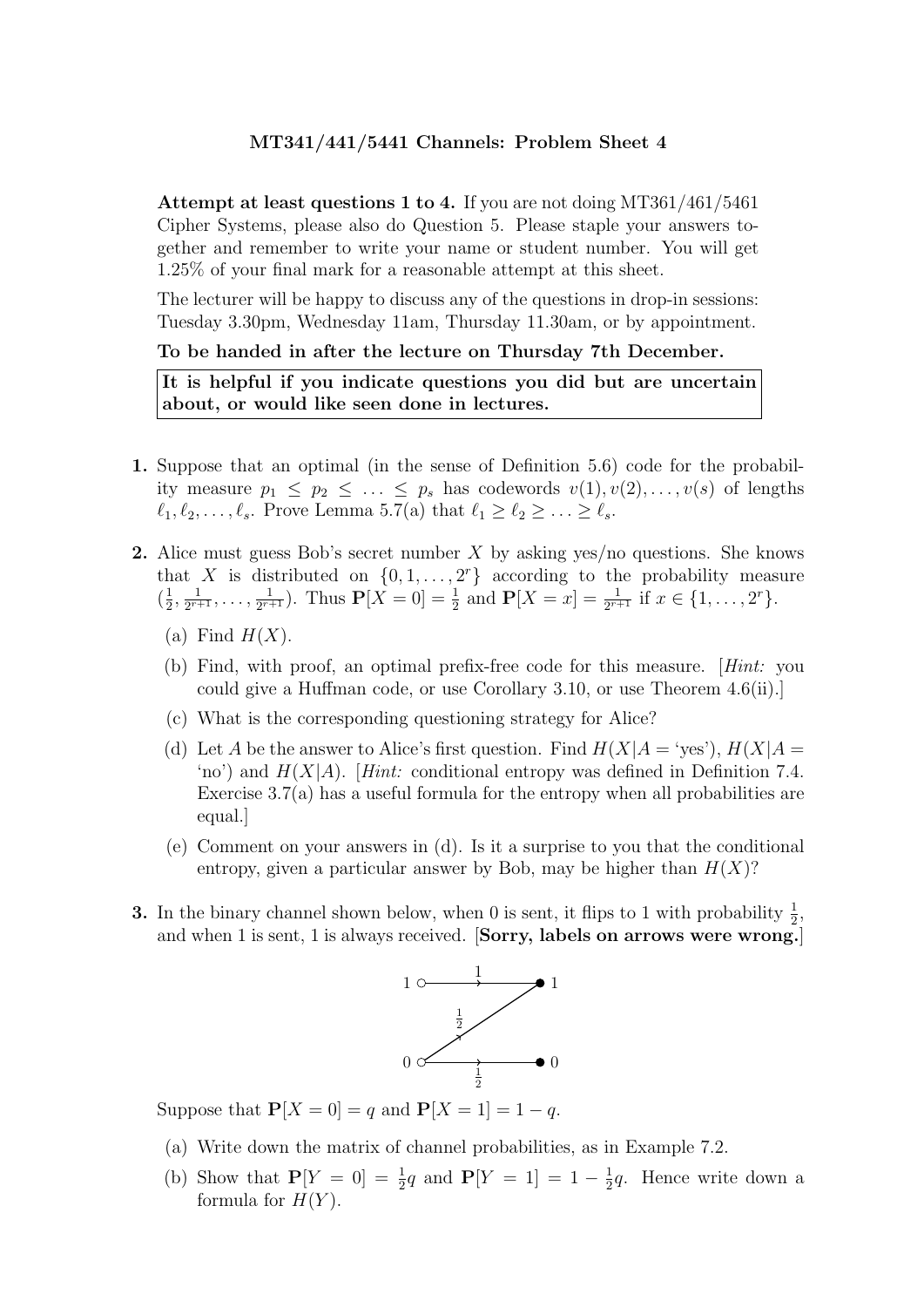- (c) (i) Find  $P[Y = 0|X = 0]$ ,  $P[Y = 1|X = 0]$  and hence find  $H(Y|X = 0)$ .
	- (ii) Find  $P[Y = 0|X = 1], P[Y = 1|X = 1]$  and hence find  $H(Y|X = 1)$ .
	- (iii) Find  $H(Y|X)$  in terms of q.
- (d) By Exercise 7.9, the mutual information  $I(X; Y)$  is equal to  $H(Y) H(Y | X)$ . By differentiating with respect to  $q$ , find the value of  $q$  that maximizes  $I(X;Y)$ .
- (e) By Definition 7.11, the *capacity* of the channel is the maximum of  $I(X; Y)$ as q varies. What is the capacity?

Gibbs' Inequality (Lemma 3.9) states that if  $p$  and  $q$  are probability measures on  $\{1, \ldots, s\}$  then

$$
-\sum_{i=1}^{s} p_i \log_2 p_i \leq -\sum_{i=1}^{s} p_i \log_2 q_i.
$$

The proof given in lectures shows that equality holds if and only if  $p = q$ .

- **4.** Let X and Y be random variables taking values in sets  $\mathcal A$  and  $\mathcal B$ .
	- (a) For  $\alpha \in \mathcal{A}$  and  $\beta \in \mathcal{B}$ , let  $p_{\alpha\beta} = \mathbf{P}[X = \alpha, Y = \beta]$  and  $q_{\alpha\beta} = \mathbf{P}[X = \alpha] \mathbf{P}[Y = \alpha]$  $\beta$ . Show that p and q are probability measures. [Hint: you just need to show that the values are non-negative and sum to 1.]
	- (b) Give an explicit example of random variables X and Y where  $p_{\alpha\beta} \neq q_{\alpha\beta}$  for at least one pair  $(\alpha, \beta)$ . [Hint: you might use coin flips, or a die roll for X.]
	- (c) Use Gibbs' Inequality to prove that  $H(X, Y) \le H(X) + H(Y)$  with equality if and only if  $X$  and  $Y$  are independent.
	- (d) Check that (c) holds for your chosen example in (b).
	- (e) Deduce from (c) and the Chaining Rule that  $H(X) \ge H(X|Y)$ . When does equality hold?
- **5.** Let X and Y be random variables taking values in sets  $\mathcal A$  and  $\mathcal B$ , respectively.
	- (a) Show that  $H(X|Y) = -\sum_{\beta \in \mathcal{B}} \sum_{\alpha \in \mathcal{A}} P[X = \alpha, Y = \beta] \log_2 P[X = \alpha | Y = \beta],$ where  $P[X = \alpha | Y = \beta]$  is interpreted as 0 if  $P[Y = \beta] = 0$ .
	- (b) Hence show that

$$
H(X|Y) = -\sum_{\beta \in \mathcal{B}} \sum_{\alpha \in \mathcal{A}} \mathbf{P}[X = \alpha, Y = \beta] \log_2 \mathbf{P}[X = \alpha, Y = \beta]
$$

$$
+ \sum_{\beta \in \mathcal{B}} \left( \sum_{\alpha \in \mathcal{A}} \mathbf{P}[X = \alpha, Y = \beta] \right) \log_2 \mathbf{P}[Y = \beta].
$$

- (c) Show that the second line above is  $-H(Y)$ . Deduce the Chaining Rule that  $H(X|Y) + H(Y) = H(X, Y).$
- 6. Verify that  $H(X) H(X|Y) = H(Y) H(Y|X)$  in Question 3.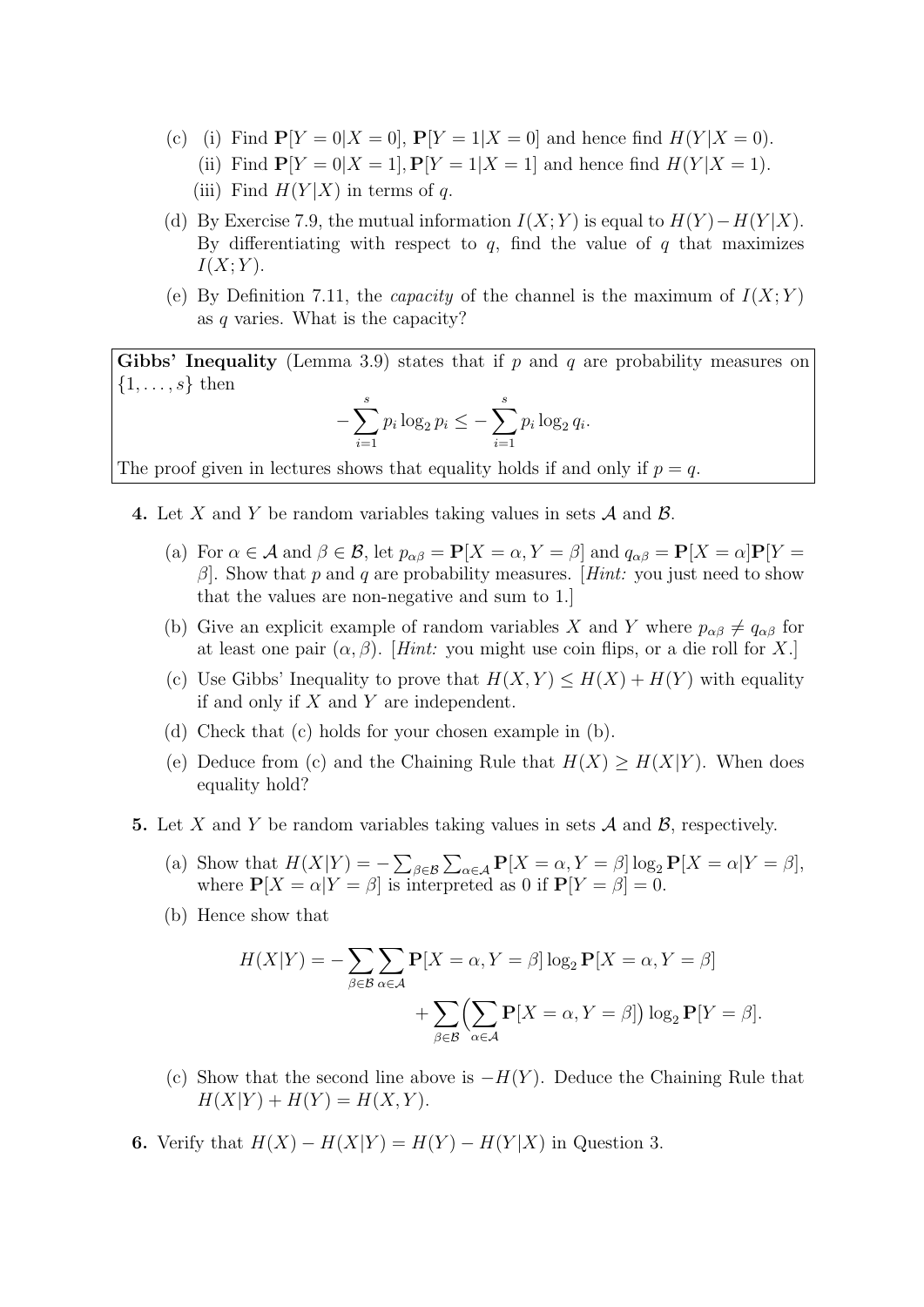Attempt at least questions 1 to 4. Please staple your answers together and remember to write your name or student number. You will get 1.25% of your final mark for a reasonable attempt at this sheet.

The lecturer will be happy to discuss any of the questions in drop-in sessions: Tuesday 3.30pm, Wednesday 11am, Thursday 11.30am, or by appointment.

### To be handed in after the lecture on Thursday 14th November.

It is helpful if you indicate questions you did but are uncertain about, or would like seen done in lectures.

Throughout  $X \in \mathcal{A}$  is the input symbol and  $Y \in \mathcal{B}$  is the output symbol in a discrete memoryless channel with input alphabet  $A$  and output alphabet  $B$ .

If you are confident, you might start with Question 6, and then apply it to find the capacities needed in the compulsory questions in a quicker way.

1. Consider the binary erasure channel from Example 7.2(1) with input alphabet  $\{0, 1\}$ , output alphabet  $\{0, \star, 1\}$  and erasure probability p. The channel matrix is

$$
\begin{array}{ccc}\n0 & \star & 1 \\
0 & \{-p & p & 0 \\
1 & 0 & p & 1-p\n\end{array}
$$

- (a) (i) Write down  $P[Y = 0 | X = 0], P[Y = \star | X = 0]$  and  $P[Y = 1 | X = 0].$ 
	- (ii) Use (i) to find  $H(Y|X=0)$  in terms of p.
	- (iii) What is  $H(Y|X = 1)$ ?

Now suppose that  $q = P[X = 0]$ , so  $1 - q = P[X = 1]$ .

- (b) Working from Definition 7.4, find  $H(Y|X)$ .
- (c) Find  $P[Y = 0]$ ,  $P[Y = \star]$ ,  $P[Y = 1]$  and hence  $H(Y)$  in terms of p and q.
- (d) Express  $I(X; Y) = H(Y) H(Y|X)$  in terms of p and q. Hence show that the capacity of the channel is  $1 - p$ . For what value of q is the capacity attained?

[Hint: if you differentiate in (d), it may simplify things to multiply  $I(X; Y)$  by  $log_e 2$  to replace each  $log_2$  with  $log_e$ .

Entropy Bound. By Question 6 on Sheet 3, the entropy of a probability measure on s symbols is at most  $log_2 s$ , with equality if and only if all symbols are equally probable.

2. Consider the variation on the binary erasure channel in which  $\mathcal{A} = \{0, 1\}^5$ ,  $\mathcal{B} =$  $\{0, \star, 1\}^5$  and when  $x_1x_2x_3x_4x_5 \in \mathcal{A}$  is sent, one bit is chosen uniformly at random and replaced with  $\star$ . For example, if 00011 is sent then either  $\star$ 0011, 0 $\star$ 011, 00 $\star$ 11,  $000*1$  or  $0001*$  is received, each with probability  $\frac{1}{5}$ .

Alice and Bob communicate using the binary parity check code

$$
P = \left\{ (x_1, x_2, x_3, x_4, x_5) \in \{0, 1\}^5 : x_1 + x_2 + x_3 + x_4 + x_5 = 0 \text{ mod } 2 \right\}
$$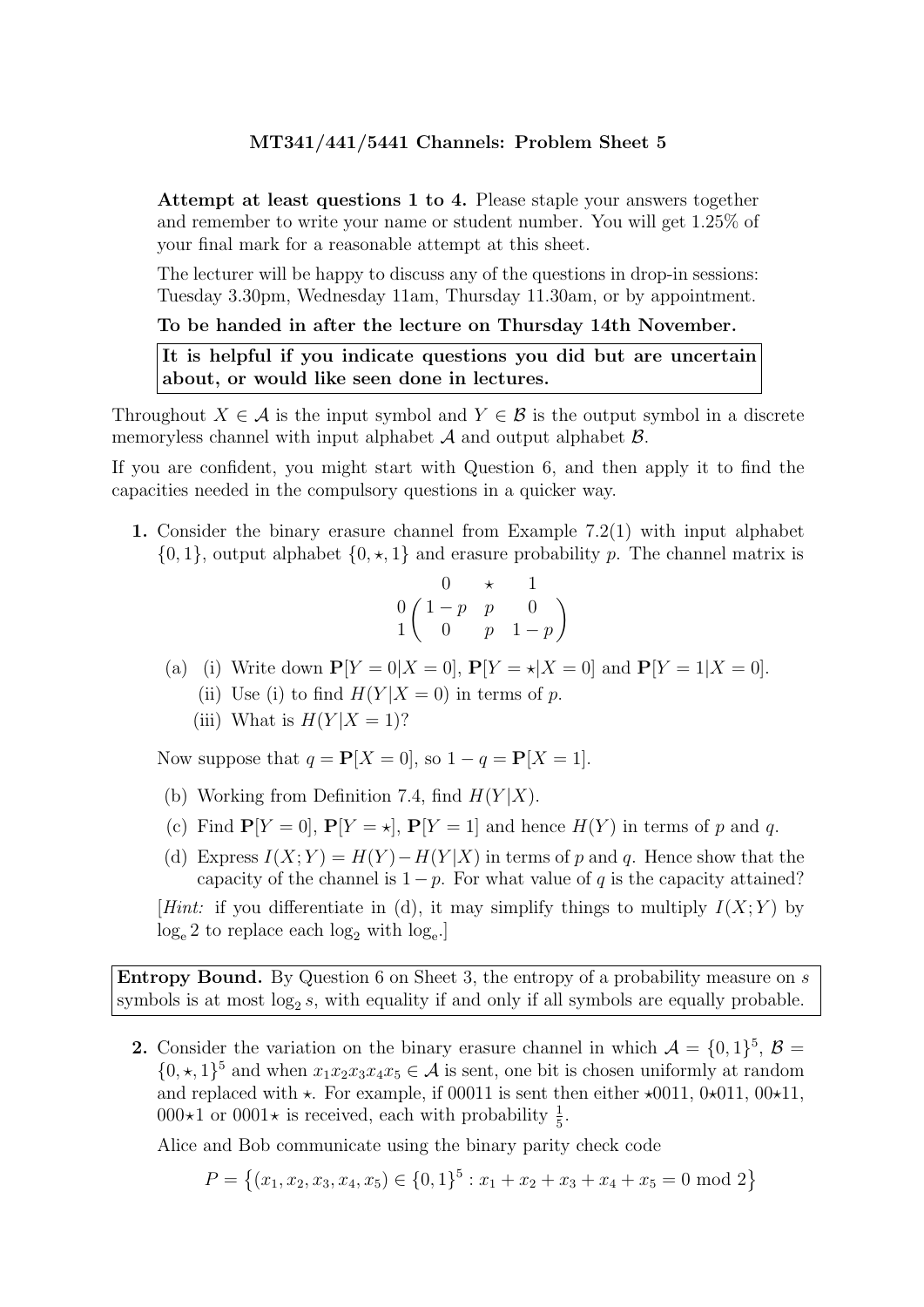- (a) Show that  $|P| = 16$ . [Hint: you may write down the 16 codewords if you wish.]
- (b) Suppose that Bob receives  $101 \star 1$ . What codeword in P must Alice have sent? Can Bob receives  $101 \star \star$  or 10100?
- (c) (i) Show that  $H(Y|X) = \log_2 5$ .
	- (ii) How many elements of  $\beta$  may be received? Deduce from the boxed result that  $H(Y) \leq 4 + \log_2 5$ .
	- (iii) Hence show that the capacity of the channel is 4. What probability measure(s) on  $A$  attain the capacity?
- (d) Specify an encoder  $e: \{0, 1, ..., 15\} \rightarrow P$  and a decoder  $d: \{0, \star, 1\}^5 \rightarrow$  $\{0, 1, \ldots, 15\}$  such that whenever  $e(x)$  is sent through the channel, and  $v \in$  $\{0, \star, 1\}^5$  is received,  $d(v) = x$ .
- (e) Show that (a) in Shannon's Noisy Coding Theorem holds when  $n = 1$ .
- 3. Consider the lazy typist channel with 2t symbols. Show that the capacity of the channel is  $log_2 t$  and prove that (a) in Shannon's Noisy Coding Theorem holds for all  $n \in \mathbb{N}$ . [Hint: generalize the encoding and decoding rules in Example 7.3. When  $t = 2$  the capacity was found in Example 7.11.

Error correcting codes. A binary code  $C \subseteq \{0,1\}^n$  is said to be 1-error correcting if whenever  $u \in C$ ,  $v \in \{0,1\}^n$  and  $d(u, v) \leq 1$ , nearest neighbour decoding of v gives u. For  $u \in C$ , let  $B_1(u) = \{v \in \{0,1\}^n : d(u,v) \leq 1\}$ , where d is Hamming distance.

- 4. The binary code  $C = \{00000, 11100, 00111, 11011\}$  is used to communicate over the Binary Symmetric Channel with error probability  $p < \frac{1}{2}$ .
	- (a) Decode 00111, 10100 and 10001 using nearest neighbour decoding.
	- (b) Find  $P[10100$  received u sent for each codeword u and check that nearest neighbour decoding chooses  $u$  to maximize this probability.
	- (c) Write down all elements of  $B_1(11100)$ . How do these decode using nearest neighbour decoding?
	- (d) Show that C is 1-error correcting. Can C be extended to a 1-error correcting binary code of size 5?
- **5.** Let  $C \subseteq \{0,1\}^n$  be a 1-error correcting binary code. Show that  $B(u) \cap B(w) = \emptyset$ for all  $u, w \in C$ . Deduce that  $|C| \leq 2^n/(1+n)$ .
- **6.** In 1(b) and Question 4 you should have found that  $H(Y|X)$  is a constant h, not depending on the probability measure on X.
	- (a) Show that this is the case whenever the rows of the channel matrix are all equal, up to the order of the entries.
	- (b) Suppose also that every column in the channel matrix has sum either 0 or 1. Show that then the channel capacity is  $\log_2 b - h$ , where b is the number of non-zero columns, attained for the uniform probability measure on  $\mathcal{A}$ .

For instance (a) and (b) both hold for the Binary Symmetric channel, the lazy typist channel, and the Question 2 channel; (a) holds for the Binary Erasure Channel.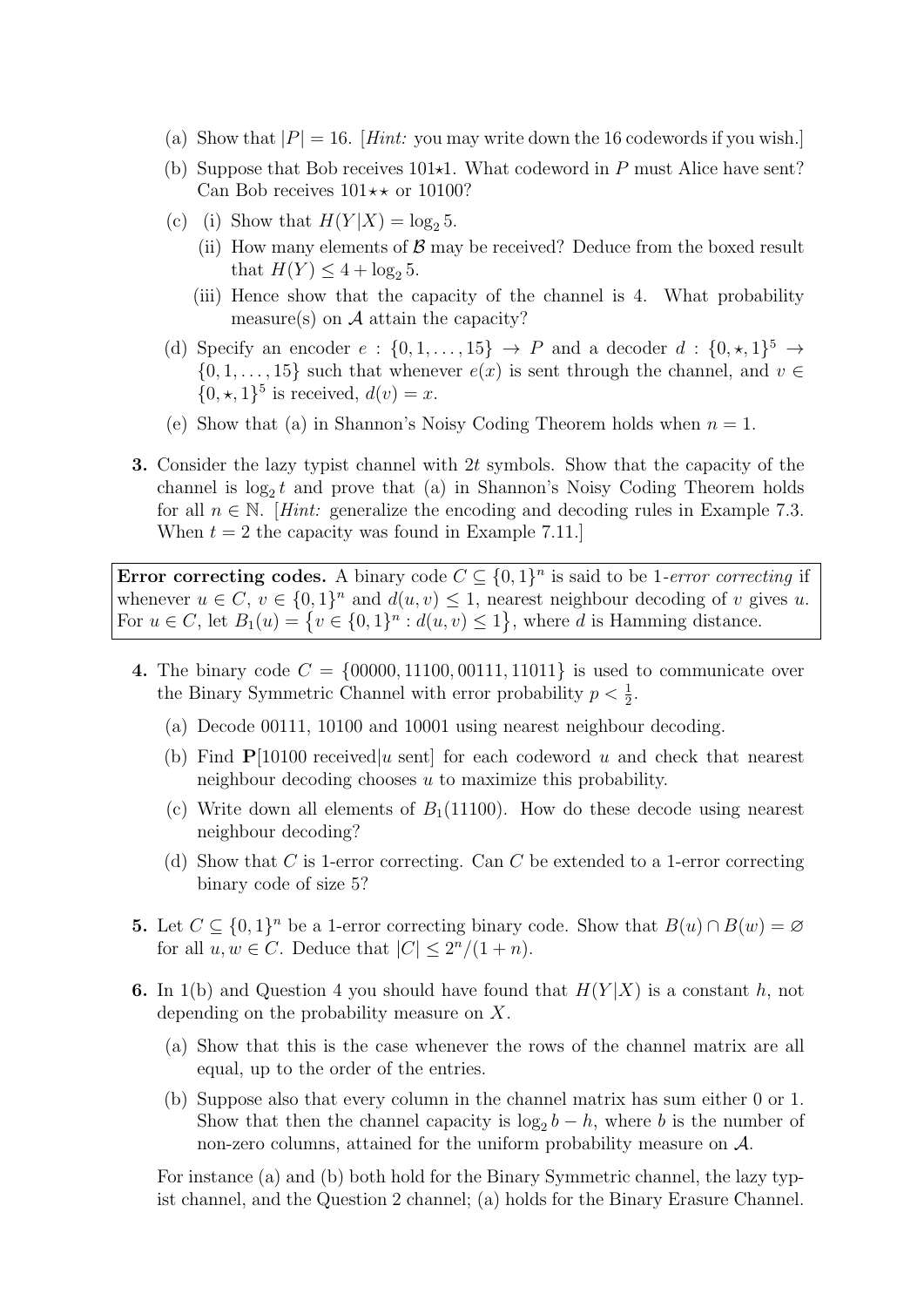Attempt at least questions 1 to 5. Please staple your answers together and remember to write your name or student number. You will get 1.25% of your final mark for a reasonable attempt at this sheet.

The lecturer will be happy to discuss any of the questions in drop-in sessions: Tuesday 3.30pm, Wednesday 11am, Thursday 11.30am, or by appointment.

### To be handed in after the lecture on Thursday 21st November.

It is helpful if you indicate questions you did but are uncertain about, or would like seen done in lectures.

Throughout  $X \in \mathcal{A}$  is the input symbol and  $Y \in \mathcal{B}$  is the output symbol in a discrete memoryless channel with input alphabet  $A$  and output alphabet  $B$ .

- 1. Recall that the channel matrix has entries  $p_{\alpha\beta} = P[Y = \beta | X = \alpha]$  for  $\alpha \in \mathcal{A}$  and  $\beta \in \mathcal{B}$ . What properties does the channel have if
	- (i) P has all an zero column;
	- (ii) all rows of  $P$  are equal;
	- (iii) in each column of  $P$  there is a unique non-zero value;
	- (iv) in each row of  $P$  there is a unique non-zero value;
	- $(v)$  all columns of P have sum 1 and all rows are equal, up to rearrangement?

(You should consider each property (i), (ii), (iii), (iv), (v) separately. As well as probabilities, you might consider  $H(Y|X)$  and the channel capacity.)

- 2. The Binary Erasure Channel with erasure probability p is used to send codewords from a code  $C \subseteq \{0,1\}^n$  [each with equal probability]. A received word v is decoded by picking a codeword  $u \in C$ , *changing only the positions of v that are*  $\star$ .
	- (a) Suppose C is the binary code 0000000, 1101001, 1100110, 0001111, 1011010, 0110011, 0111100, 1010101. Decode the received words  $01 \star \star 100$ ,  $1 \star \star 101 \star$ ,  $\star\star00\star\star0$  [corrected] and  $1\star\star\star\star01$ . Can  $00\star\star10\star\star$  be received?
	- (b) Prove that this decoder chooses u to maximize  $P[X = u|Y = v]$  and so implements maximum likelihood decoding.
	- (c) Now suppose C is  $\{u \in \{0,1\}^4 : u_1 + u_2 + u_3 + u_4 \equiv 0 \mod 2\}$ . What is the probability of a decoding error when  $0000 \in C$  is sent? Would your answer change for a different codeword?
	- (d)  $(\star)$  Show that the code in (a) is closed under addition in  $\mathbb{F}_2^7$ . Using this to show that  $d(u, w) > 4$  for all codewords u and w. [Hint: use  $d(u, w) = d(0, u+w)$ .] What is the least number of errors for which decoding may fail?
- **3.** Suppose that a discrete memoryless channel has capacity c. For  $r \in \mathbb{N}$ , its rextension is the channel with input alphabet  $\mathcal{A}^r$  and output alphabet  $\mathcal{B}^r$  defined by sending words of length r through the channel. Show that the capacity of the  $r$ -extension is  $rc$ .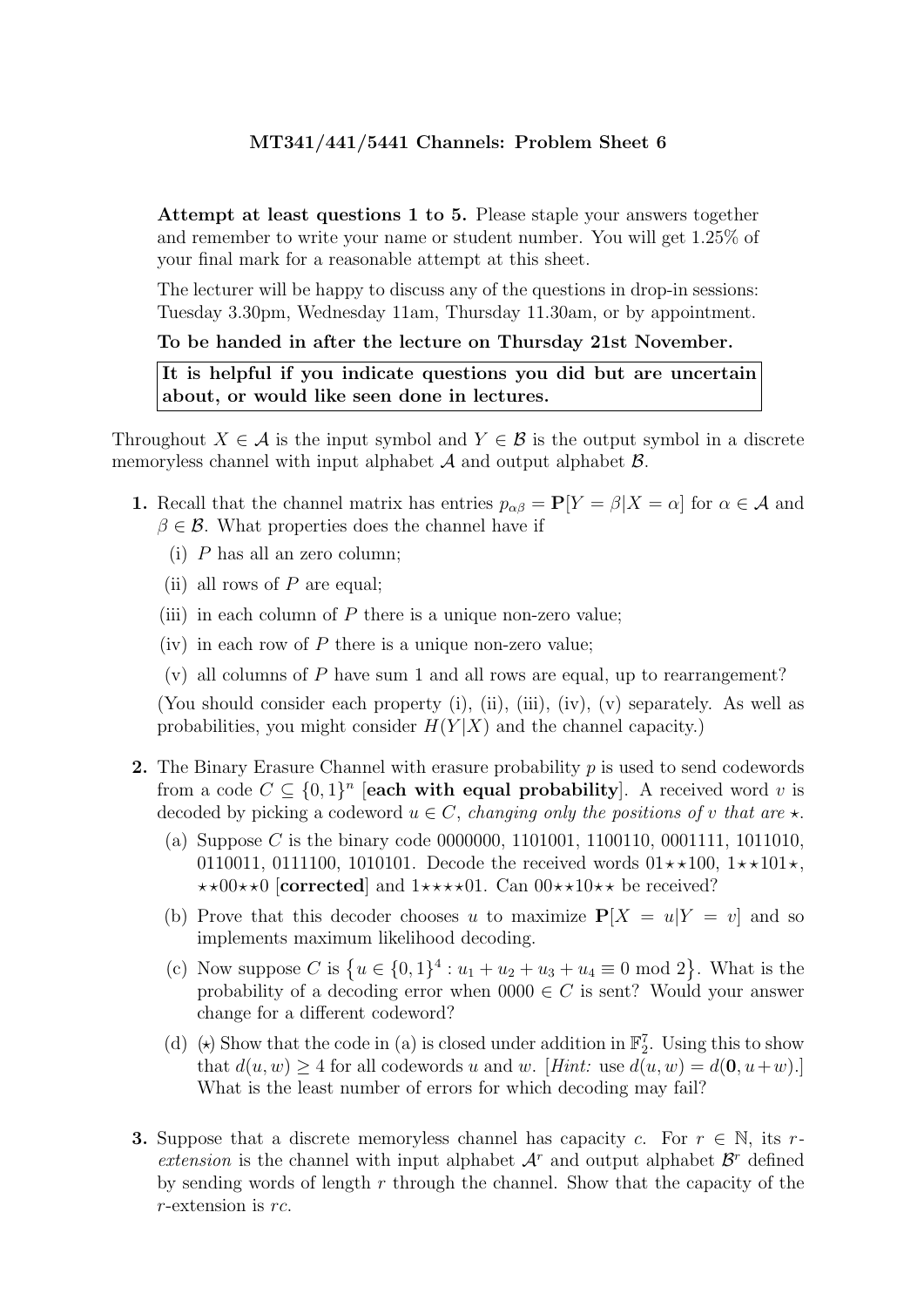**Proof of Proposition 9.1.** Let  $0 < r < n/2$ , let  $p = r/n$  and let  $h = H(p, 1 - p)$ . Proposition 9.1 states that

$$
\frac{1}{n+1}2^{hn} \le \binom{n}{r} \le |B_{\mathbf{0}}(r)| \le 2^{hn}
$$

where **0** is the all zeros word in  $\{0, 1\}^n$ . The lower bound was proved in lectures.

- 4. Fix  $n \in \mathbb{N}$  and let  $0 < p < \frac{1}{2}$ . Let F be the number of flips in the Binary Symmetric Channel with error probability p when the all-zeros word  $\mathbf{0} \in \{0,1\}^n$  is sent. Thus  $F \sim \text{Bin}(n, p)$ .
	- (a) What is  $P[F = s]$  for  $s \in \{0, 1, ..., n\}$ ?
	- (b) Prove that  $p^{s}(1-p)^{n-s} \geq p^{r}(1-p)^{n-r}$  if  $s \leq r$ . Deduce that

$$
1 \ge \sum_{s=0}^r \binom{n}{s} p^s (1-p)^{n-s} \ge p^r (1-p)^{n-r} \sum_{s=0}^r \binom{n}{s}.
$$

(c) Dividing through by  $p^r(1-p)^{n-r}$  we get  $1/p^r(1-p)^{n-r} \ge \sum_{s=0}^r {n \choose s}$  $\binom{n}{s}$ . Use this inequality to complete the proof of the proposition.

Toy Binary Symmetric Channel. Let  $0 < p < \frac{1}{2}$  and  $n \in \mathbb{N}$  be such that  $pn \in \mathbb{N}$ . In the Toy BSC $(n, p)$ , the input and output alphabets are  $\{0, 1\}^n$ . When a binary word is sent through the channel exactly pn of its bits flip. So

$$
\mathbf{P}[Y = v | X = u] = \begin{cases} \frac{1}{\binom{n}{pn}} & \text{if } d(u, v) = pn \\ 0 & \text{otherwise.} \end{cases}
$$

- 5. Let  $0 < p < \frac{1}{2}$  and  $n \in \mathbb{N}$  be such that  $pn \in \mathbb{N}$ . Thus for each  $r \in \mathbb{N}$ , the Toy  $BSC(rn, p)$  is defined. Let  $c_r$  be its capacity.
	- (a) Prove that  $c_r = nr \log_2 {nr \choose pn r}$ . [*Hint:* use the methods from Sheet 5.] [Binomial coefficient corrected.]
	- (b) Let  $h = H(p, 1 p)$ . Deduce from Proposition 9.1 that  $c_r \geq n(1 h)$  and that  $\lim_{r\to\infty} c_r/nr = 1 - h$ , as stated in Lemma 9.4. [**Number corrected**].
	- (c) Compare the capacities of the Toy BSC and normal BSC. [Hint: Question 3 is relevant.]
- 6. Consider the Binary Symmetric Channel with error probability p.
	- (a) Let  $F_n$  be the number of flips when the channel is used to send binary words of length n. Use Chebychev's Inequality (see Question 6 on Problem Sheet 1) to show that for any  $\varepsilon > 0$ ,  $\mathbf{P}\big[|F_n - pn| > \varepsilon n\big] \to 0$  as  $n \to \infty$ .
	- (b) Prove Shannon's Noisy Coding Theorem for this channel. [Hint: use the functions  $g_i(v)$  in the proof for the Toy version; the expectations in the next step can be bounded using (a). Or see §3.5 of D. Welsh, Codes and cryptography, Oxford University Press (1988), 001.5436 WEL for a clear presentation.]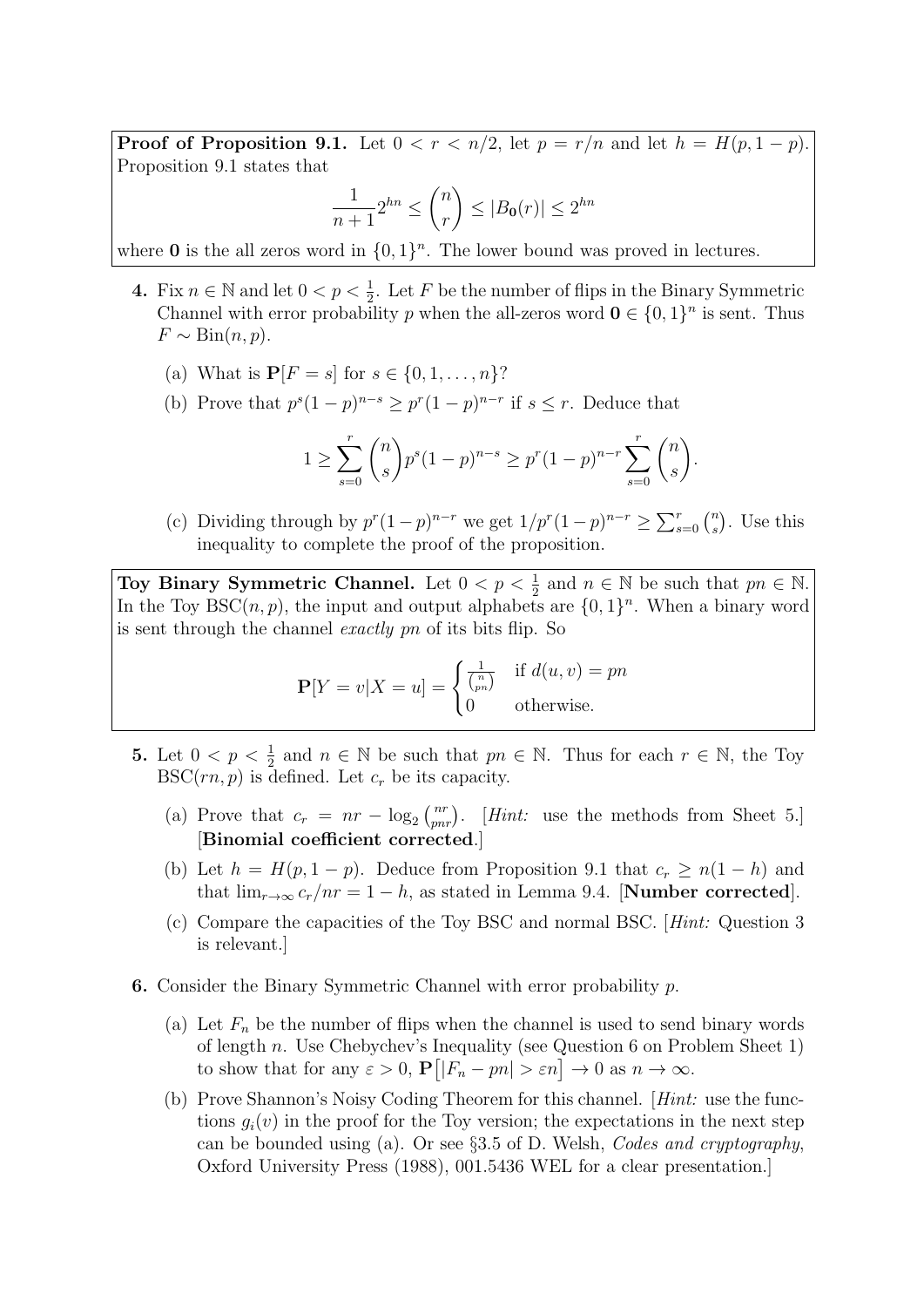Attempt at least questions 1 to 3. Please staple your answers together and remember to write your name or student number. You will get 1.25% of your final mark for a reasonable attempt at this sheet.

The lecturer will be happy to discuss any of the questions in drop-in sessions: Tuesday 3.30pm, Wednesday 11am, Thursday 11.30am, or by appointment.

To be handed in after the lecture on Monday 2nd December. Note you have an extra weekend to do this sheet.

It is helpful if you indicate questions you did but are uncertain about, or would like seen done in lectures.

- 1. In Step 2 of the proof of the constructive direction of Shannon's Noisy Coding Theorem for the Toy BSC, we chose codewords  $U(1), \ldots, U(M)$  uniformly at random from  $\{0,1\}^n$ . Recall that  $X \in \{0,1\}^n$  is the sent codeword and  $Y \in \{0,1\}^n$ is the received word.
	- (a) Let  $u, v \in \mathbb{F}_2^n$ . Show that  $\mathbf{P}[Y = v | X = u] = 1/\binom{n}{pn}$  if  $d(u, v) = pn$  and find  $P[Y = v | X = u]$  when  $d(u, v) \neq pn$ . [Hint: refer to the definition of the Toy BSC in Definition 9.3.]
	- (b) Since  $U(i)$  is uniformly distributed,

$$
\mathbf{E}_{\text{code}}[\mathbf{P}[Y = v | X = U(i)]] = \frac{1}{2^n} \sum_{u \in \{0,1\}^n} \mathbf{P}[Y = v | X = u].
$$

Deduce from (a) that the left-hand side is  $1/2^n$ , as was claimed in the proof.

2. Fix  $n \in \mathbb{N}$  and  $0 < p < 1$  such that  $pn \in \mathbb{N}$ . The Toy Binary Erasure Channel has input alphabet  $\{0,1\}^n$  and output alphabet  $\{0,\star,1\}^n$ . When a word  $u \in \{0,1\}^n$ is sent, pn symbols are chosen uniformly at random, and replaced with  $\star$ .

For example, if  $p=\frac{1}{2}$  $\frac{1}{2}$  and  $n = 4$  and 0000 is sent then the received word is one of  $\star\star 00, \star 0\star 0, \star 00\star, 0\star\star 0, 0\star 0\star, 00\star\star$  each with equal probability  $\frac{1}{6}$ . The channel in Question 2 on Sheet 5 is the case  $p = \frac{1}{5}$  $\frac{1}{5}$  and  $n = 5$ .

Let  $X$  be the sent word and  $Y$  the received word.

- (a) Show that precisely  $\binom{n}{pn} 2^{(1-p)n}$  words  $v \in \{0, \star, 1\}^n$  may be received. Deduce that, for any probability measure on X, we have  $H(Y) \le n(1-p) + \log_2 {\binom{n}{pn}}$ .
- (b) Find  $H(Y|X = u)$  for each  $u \in \{0,1\}^n$  and hence show that  $H(Y|X) =$  $\log_2\binom{n}{pn}.$
- (c) Deduce that  $I(X; Y) \leq n(1-p)$  and give a case when equality holds.
- (d) What is the capacity of the channel?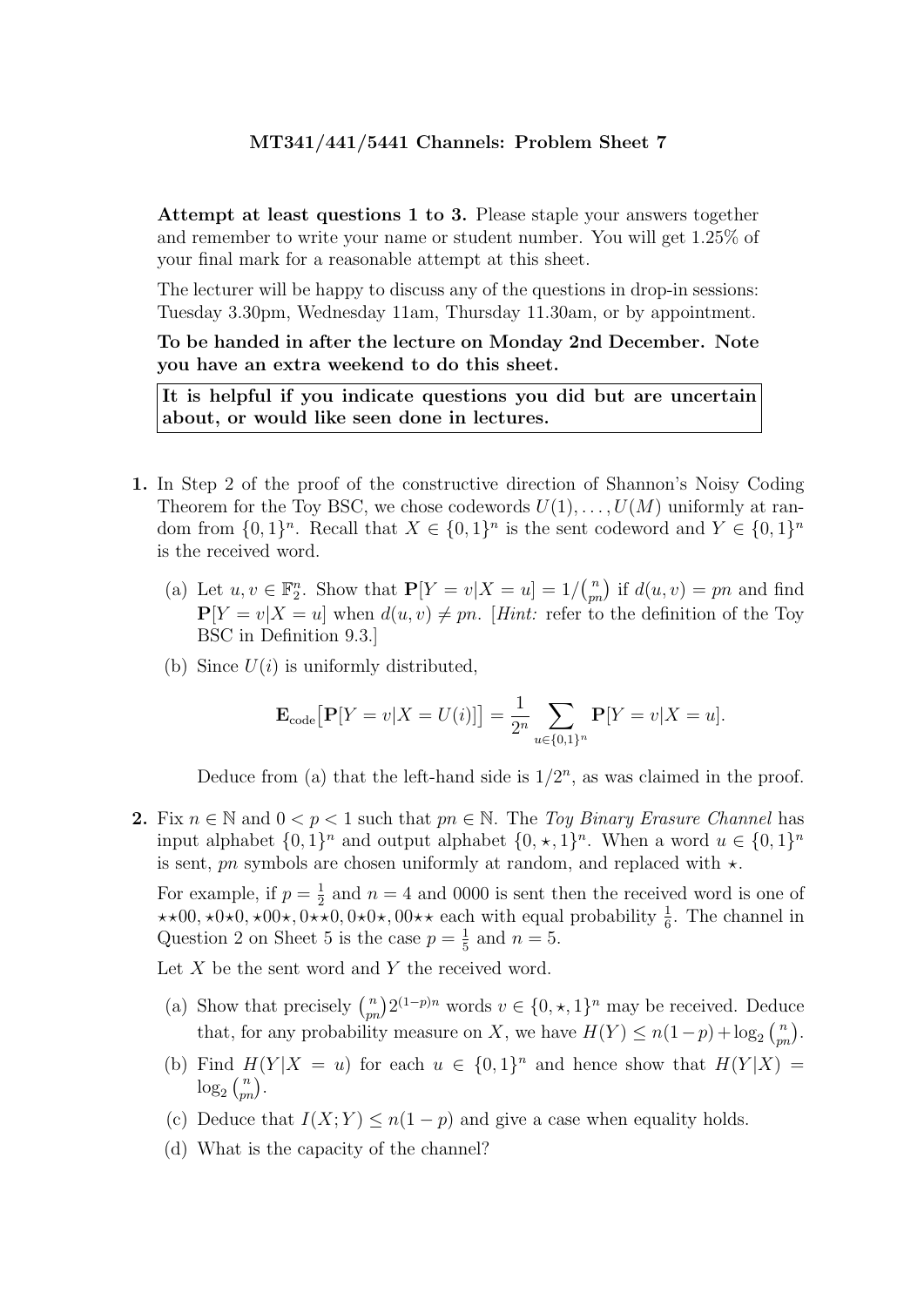**3.** Take the channel from Question 2. Let  $M = 2\lceil 2^{rn} \rceil$  where  $r < 1 - p$  and let

$$
U(1),..., U(M) \in \{0,1\}^n
$$

be codewords chosen uniformly and independently at random. To decode a received word v, the receiver finds all the codewords  $U(i)$  such that  $U(i)$  is equal to v except in the precisely pn positions where v has a  $\star$ , and then picks one arbitrarily. Let  $D(v)$  be the set of such codewords.

For example, if  $p = \frac{1}{2}$  $\frac{1}{2}$  and  $n = 4$  and the randomly chosen code is 0000, 0011, 1100, 1110, then  $D(1\star1\star) = \{1110\}$  and  $D(00\star\star) = \{0000, 0011\}.$ 

Let  $P_i$  be the probability, computed using this channel, that when  $U(i)$  is sent, the received word v is not decoded as  $U(i)$ .

- (a) (Step 1.) If precisely pn positions of v are  $\star$ , let  $g_i(v)$  be the number of codewords  $U(j)$  with  $j \neq i$  such that  $U(j) \in D(v)$ . Otherwise let  $g_i(v) = 0$ . Show that  $P_i \le \sum_{v \in \{0, \star, 1\}^n} \mathbf{P}_{\text{ch}}[Y = v | X = U(i)] g_i(v)$
- (b) (Step 2.) Hence compute an upper bound for [correction]  $\mathbf{E}_{code}[P_i]$ .
- (c) (Step 3 and Step 4.) Deduce that for every  $\varepsilon > 0$ , provided n is sufficiently large, there is a code with  $\lceil 2^{rn} \rceil$  codewords such that the decoding error probability is  $\epsilon \varepsilon$  for every codeword.
- 4. Fix a memoryless channel with input alphabet  $\mathcal{A}$ , output alphabet  $\mathcal{B}$  and capacity c. Suppose that the capacity of the channel is attained for the probability measure q on A assigning probability  $q_{\alpha}$  to each  $\alpha \in \mathcal{A}$ .

Its *n*-extension is the channel with input alphabet  $\mathcal{A}^n$  and output alphabet  $\mathcal{B}^n$ defined by sending  $n$  symbols through the channel, one after the other.

Let  $X \in \mathcal{A}^n$  be the sent word and let  $Y \in \mathcal{B}^n$  be the received word.

- (a) Let  $\mathbf{P}[X = \alpha_1 \dots \alpha_n] = q_{\alpha_1} \dots q_{\alpha_n}$  for each  $\alpha_1 \dots \alpha_n \in \mathcal{A}^n$ . Show that, with this distribution on X, we have  $I(X; Y) = nc$ .
- (b)  $(\star)$  Show that for any probability distribution on X we have  $I(X; Y) \leq nc$ . [Hint: this needs some care, because the probability distribution on X need not be of the special form in (a).]
- (c) Deduce from (a) and (b) that the capacity of the *n*-extension is *nc*.
- 5. Let X, Y and Z be random variables taking values in sets  $\mathcal{X}, \mathcal{Y}$  and  $\mathcal{Z}$ , respectively.
	- (a) Lemma 10.1 states that  $H(X|(Y,Z)) \leq H(X|Z)$ . Show that equality holds if and only if

$$
\mathbf{P}[X = x, Y = y | Z = z] = \mathbf{P}[X = x | Z = z] \mathbf{P}[Y = y | Z = z]
$$

for all  $x \in \mathcal{X}, y \in \mathcal{Y}$  and  $z \in \mathcal{Z}$ . (This states the conditional independence of X and Y given Z; it is equivalent to  $X \mapsto Z \mapsto Y$  being a Markov chain.)

(b) The Data Processing Inequality states that if  $d : \mathcal{Y} \to \mathcal{Z}$  is a function then  $I(X;Y) \geq I(X; d(Y))$ . Use (a) to show that equality holds for all probability distributions on  $X, Y, Z$  [correction] if and only if d is injective.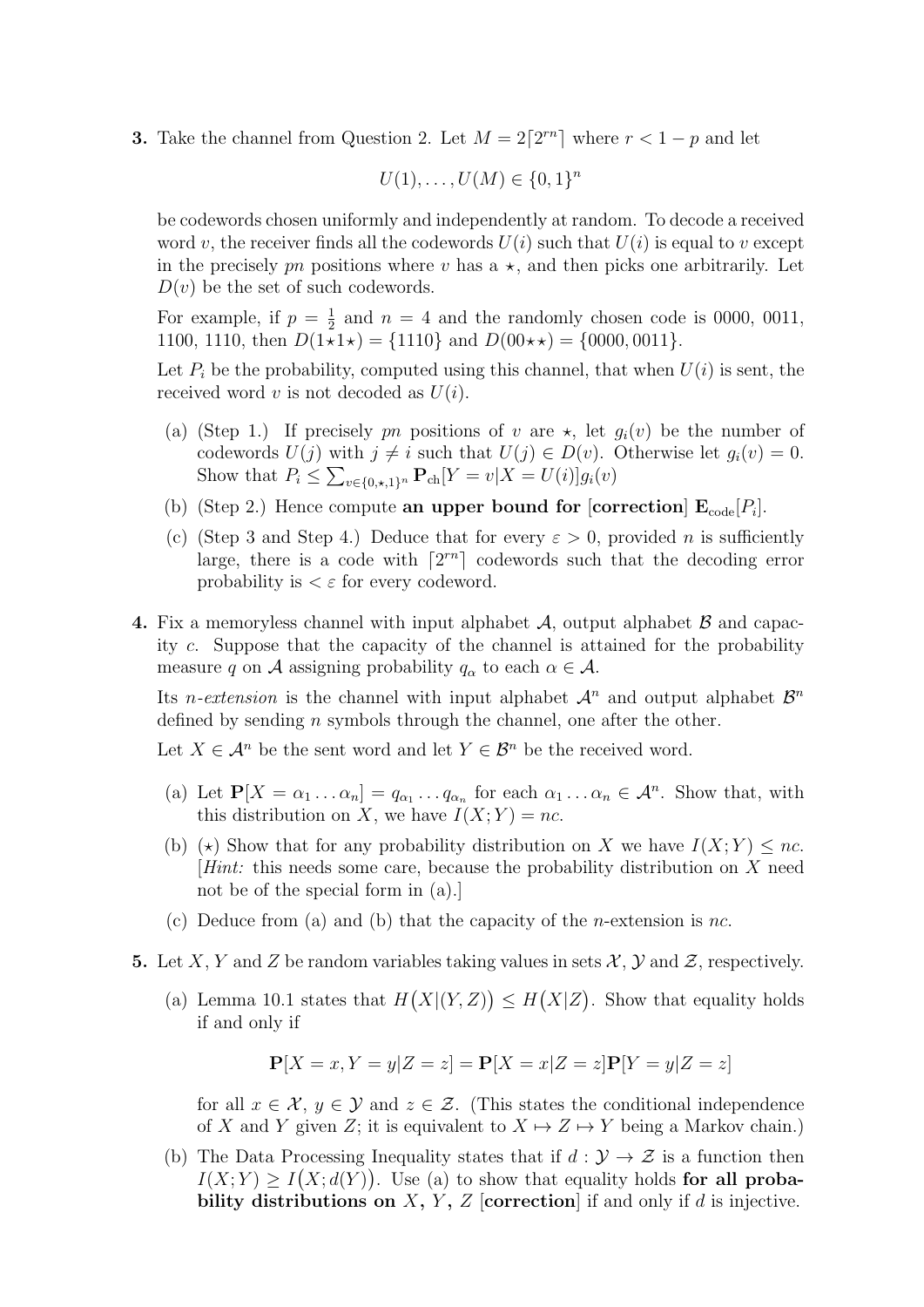Attempt at least questions 1 to 3. Please staple your answers together and remember to write your name or student number. You will get 1.25% of your final mark for a reasonable attempt at this sheet.

The lecturer will be happy to discuss any of the questions in drop-in sessions: Tuesday 3.30pm, Wednesday 11am, Thursday 11.30am, or by appointment.

To be handed in after the lecture on Monday 9th December or to McCrea 0-25 by noon on Wednesday 11th December.

It is helpful if you indicate questions you did but are uncertain about, or would like seen done in lectures.

- 1. The memoryless source in Exercise 1.7 source emits symbols a, t, g, c with probabilities  $\frac{1}{8}, \frac{1}{8}$  $\frac{1}{8}, \frac{1}{4}$  $\frac{1}{4}, \frac{1}{2}$  $\frac{1}{2}$ , respectively. Let  $S_1 \ldots S_r$  be a random word of length r.
	- (a) Find all the pairs of symbols  $s_1 s_2$  such that  $P[S_1 S_2 = s_1 s_2] = \frac{1}{16}$ . Hence show that  $P[\log_2 P[S_1S_2] = -4] = \frac{5}{16}$ .
	- (b) Calculate  $\mathbf{P}[\log_2 \mathbf{P}[S_1S_2S_3] = -7]$ .
	- (c) Let  $N(S_1 \ldots S_r)$  be the number of the symbols in  $S_1 \ldots S_r$  equal to a. Use the Weak Law of Large Numbers to show that, for any  $\varepsilon > 0$ ,

$$
\mathbf{P}[\frac{1}{8} - \varepsilon \le \frac{N(S_1 \dots S_r)}{r} \le \frac{1}{8} + \varepsilon] \to 1 \quad \text{as } r \to \infty.
$$

- (d) What is the conclusion of the AEP for memoryless sources (Lemma 11.5) for this source?
- (e) Show that given  $\varepsilon > 0$ , provided r is sufficiently large, there is a 'very typical' set  $V \subseteq \{a, t, g, c\}^r$  such that
	- $\mathbf{P}[S_1 \dots S_r \in \mathcal{V}] > 1 \varepsilon;$
	- if  $s_1 \ldots s_r \in V$  then between  $(\frac{1}{8} \varepsilon)r$  and  $(\frac{1}{8} + \varepsilon)$  of the symbols  $s_1, \ldots, s_r$ are equal to a;
	- if  $s_1 \dots s_r \in \mathcal{V}$  then  $2^{-r(\frac{7}{4}+\varepsilon)} \leq \mathbf{P}[S_1 \dots S_r = s_1 \dots s_r] \leq 2^{-r(\frac{7}{4}-\varepsilon)}$ .
- 2. A memoryless source emits symbols  $S_1, S_2, \ldots$  in an alphabet A. Let  $h = H(S_1)$ . The constructive part of Shannon's Source Coding Theorem (Theorem 4.7(i)) says that for every  $\varepsilon > 0$  there exists  $r \in \mathbb{N}$ , a prefix-free binary code  $C^{(r)}$  and an injective encoder  $f^{(r)} : \mathcal{A}^r \to C^{(r)}$  such that

$$
\frac{\overline{f}^{(r)}}{r} < h + \varepsilon
$$

where  $\overline{f}^{(r)}$  is the expected codeword length.

Prove this using the AEP for Memoryless Sources (Lemma 11.5). [Hint: generalize Example 12.2.]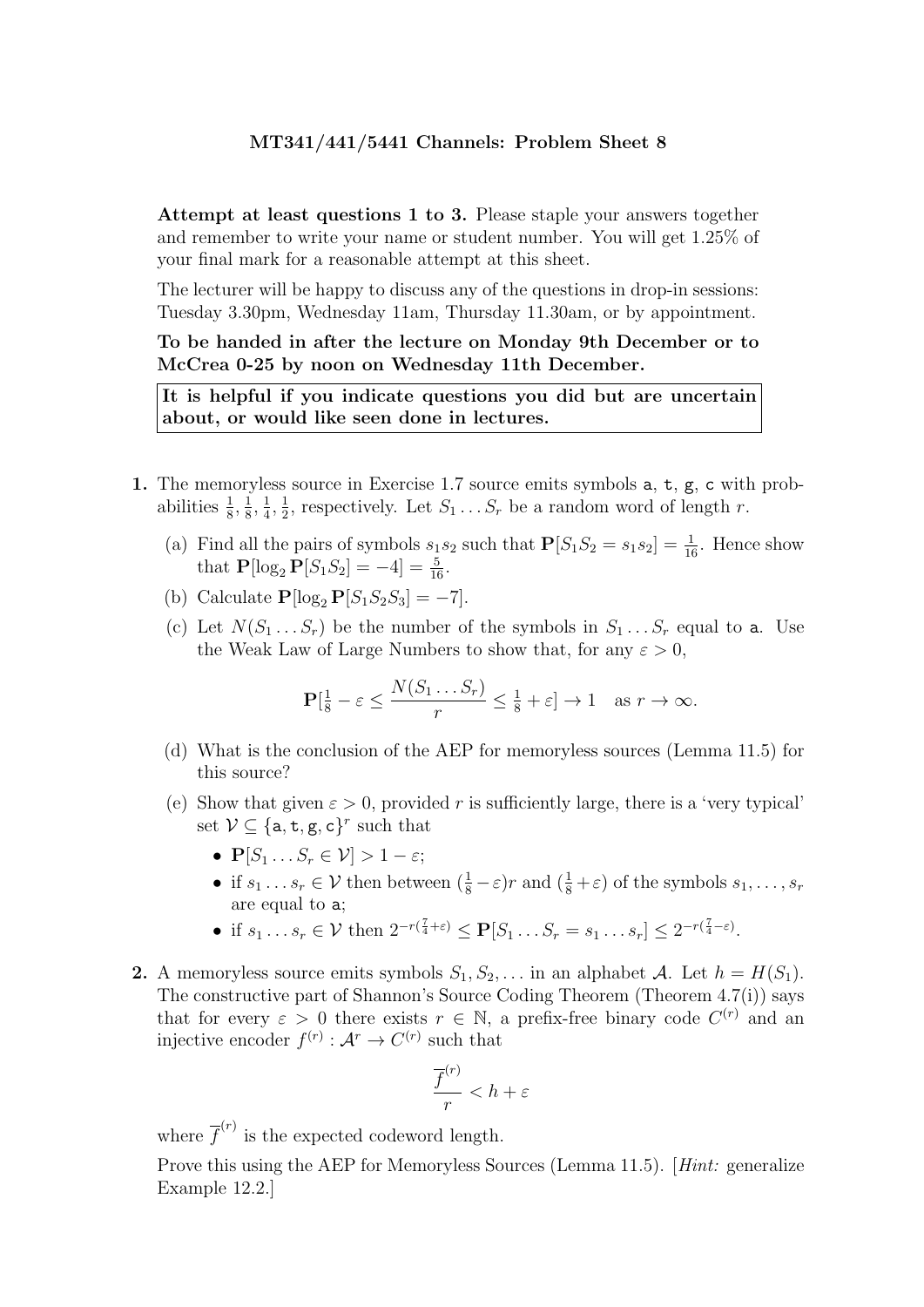- 3. Many questions about practical channels can be answered using Shannon's Noiseless Coding Theorem (see Theorems 4.6 and 4.7), Shannon's Noisy Coding Theorem (Theorem 7.14) and Proposition 12.5 on lossy source coding.
	- (a) A Binary Symmetric Channel with error probability 0.05 can transmit 800 bits per second. (This is the raw data rate, with no error correction.) How many bits can it transmit with negligible error probability per second?
	- (b) A channel with a physical capacity of transmitting 800 bits per second can tramsit at most 500 bits per second with a negligible error probability. What can you deduce about the capacity of the channel?
	- (c) A memoryless source emits the bits 0 and 1 with equal probability  $\frac{1}{2}$  at 600 bits per second. If the symbols must be transmitted through the channel in (b), what, approximately is the minimum probability that a received bit is wrong?
- 4. Let P be the channel matrix for a noisy channel with input alphabet and output alphabet  $\{0, 1, \ldots, s-1\}$ , so, writing X for the sent symbol and Y for the received symbol as usual,  $P_{ij} = \mathbf{P}[Y = j | X = i]$  for each  $i, j \in \{0, 1, \ldots, s - 1\}$ . Let  $P^T$  be the transpose of P.

Suppose that  $(PP^{T})_{ij} = 0$  for all  $i, j \in U \subseteq \{0, 1, ..., s - 1\}.$ 

- (a) Suppose that only symbols in U are sent. Show that there is a decoder with zero error probability.
- (b) Deduce that the channel has capacity has at least  $log_2|U|$ .
- (c) Use (b) to obtain the capacity of the lazy typist channel on 2t symbols.
- (d) Can the capacity of the BSC be achieved by a decoder with zero error probability?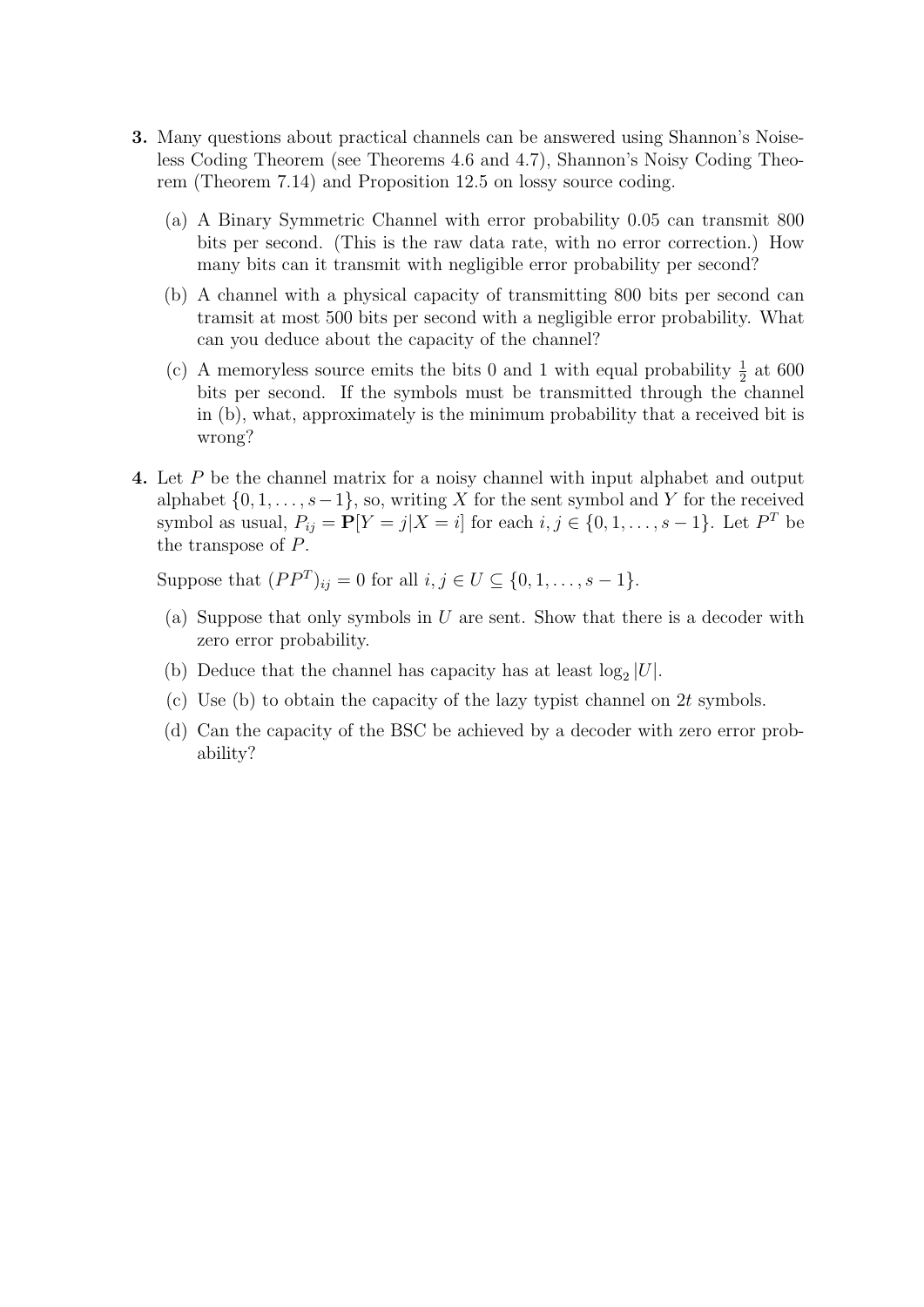Attempt at least questions 1 to 5. If you wish, you may hand in this sheet at the start of next term to McCrea 0-25. Answers will be posted on Moodle on Thursday 19th December.

You are welcome to welcome to email the lecturer, mark.wildon@rhul.ac.uk, with any questions over the vacation.

# The miniproject for M.Sc. students will be posted to Moodle on Saturday 14th December.

- 1. Let  $S_1, S_2, \ldots$  be a memoryless source taking values in an alphabet A. Thus, by Definition 3.1, the  $S_t$  are independent and identically distributed. Show, as claimed in Lemma 13.3, that  $H(S_1, \ldots, S_r) = rH(S_1)$ . Deduce that the entropy of the source is  $H(S_1)$ . What are the minimum and maximum possible entropies?
- 2. The binary source in Example 13.2(3) begins by flipping a coin, biased to land heads with probability p, where  $0 < p < 1$ . Let T be the toss. If T = heads, then  $S_1 = S_2 = \ldots = 1$ . If  $T =$  tails, then the source now behaves as the memoryless source in Example 13.2(1), so  $P[S_t = 0] = 1 - p$  and  $P[S_t = 1] = p$  for all  $t \in \mathbb{N}$ .
	- (a) What is  $H(T)$ ? What is  $H(T|S_1S_2S_3 = 111)$ ?
	- (b) Find  $H(S_1 \ldots S_r | T = \text{heads}$  and  $H(S_1 \ldots S_r | T = \text{tails}].$  Hence find  $H(S_1 \ldots S_r | T).$
	- (c) Using the Chaining Rule (Lemma 7.6), find  $H(S_1, \ldots, S_r, T)$ .
	- (d) Find  $H(T|S_1 \ldots S_r)$ . [Hint: there is a relevant special case in (a). What can you deduce about T if  $S_t = 0$  for some t?
	- (e) Hence find  $H(S_1 \ldots S_r)$ .
	- (f) Deduce that the entropy of this source is  $(1 p)H(p, 1 p)$ .
- **3.** Let  $S_1, S_2, \ldots$  be the source in Question 2.
	- (a) Is the source memoryless?
	- (b) Is the source stationary?
	- (c) Is the source ergodic?
	- (d) What is the most probable message of length  $r$  emitted by the source? Does the source satisfy the AEP?